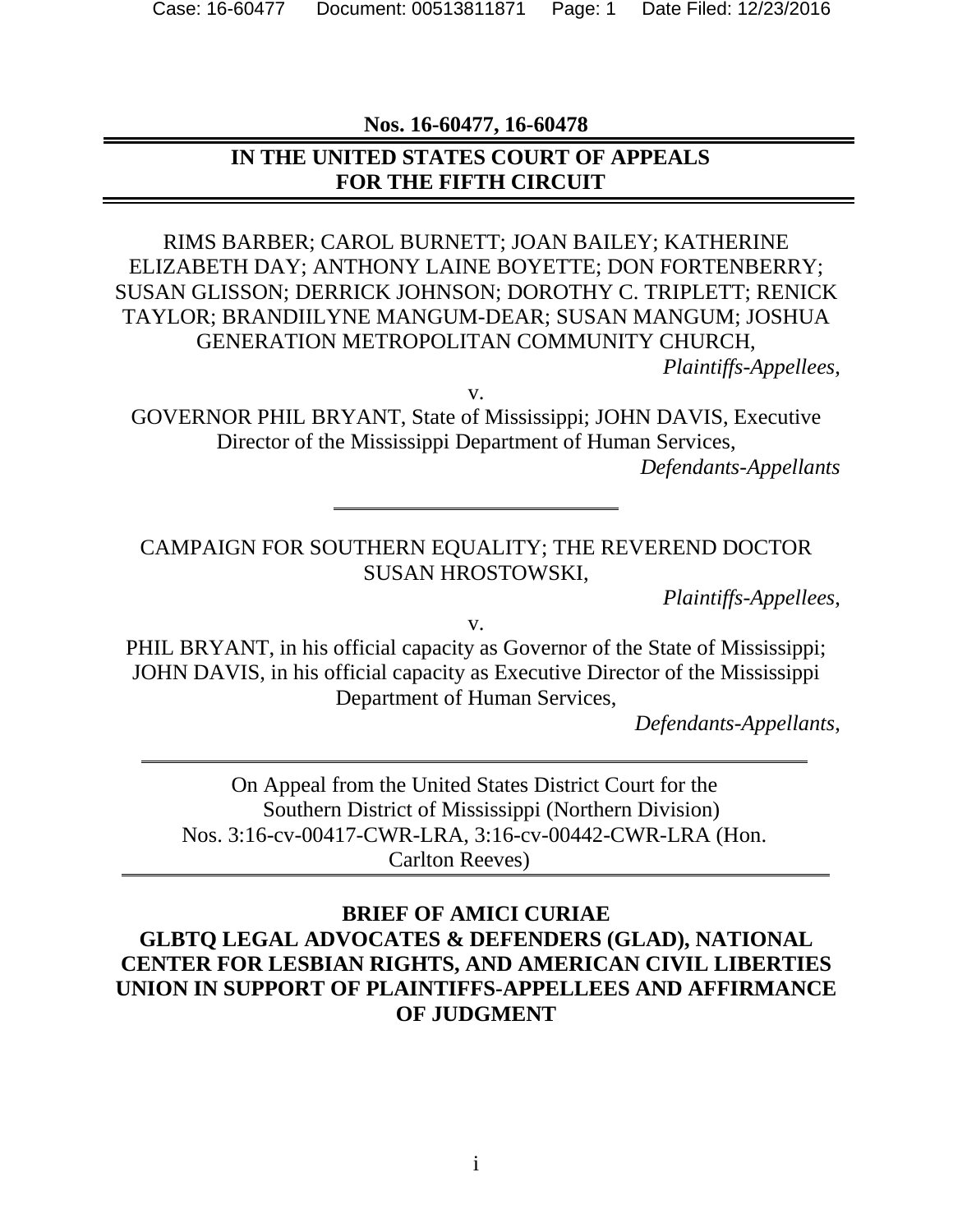KIM B. NEMIROW\* ROPES & GRAY LLP 191 NORTH WACKER DRIVE, 32ND FLOOR CHICAGO, IL 60606

ANDREW J. O'CONNOR ROPES & GRAY LLP 800 Boylston Street Boston, MA 02199 (617) 951-7000

*Counsel for Amici Curiae*

MARY L. BONAUTO\* GLBTQ LEGAL ADVOCATES & **DEFENDERS** 30 Winter Street, Suite 800 Boston, MA 02108 (617) 426-1350

*Counsel for Amicus Curiae GLBTQ Legal Advocates & Defenders*

*\*Admission Pending*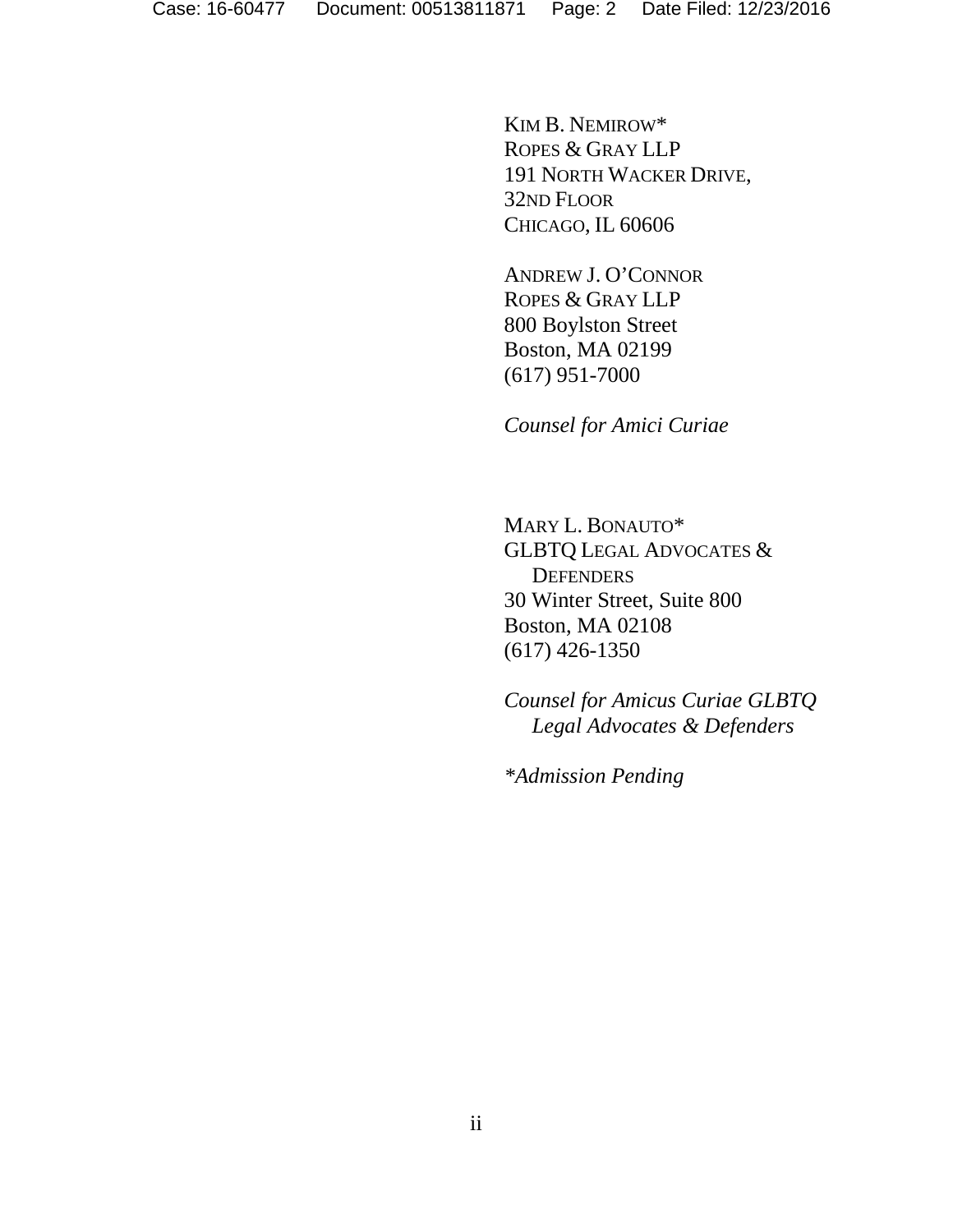#### **CERTIFICATE OF INTERESTED PERSONS**

Pursuant to Fifth Circuit Rules 26.1, 28.2.1, and 29.2, the undersigned counsel of record for amici curiae GLBTQ Legal Advocates & Defenders (GLAD), the National Center for Lesbian Rights (NCLR), and the American Civil Liberties Union (ACLU) state that GLAD, NCLR, and ACLU are nonprofit corporations with no parent, subsidiary, or stock held by any person or entity, including any publicly held company; and certifies that the following listed persons and entities as described in the fourth sentence of Fifth Circuit Rule 28.2.1 have an interest in the outcome of this case. These representations are made in order that the judges of this Court may evaluate possible disqualification or recusal.

- Rims Barber, *Plaintiff-Appellee*
- Carol Burnett, *Plaintiff-Appellee*
- Joan Bailey, *Plaintiff-Appellee*
- Katherine Elizabeth Day, *Plaintiff-Appellee*
- Anthony Laine Boyette, *Plaintiff-Appellee*
- Don Fortenberry, *Plaintiff-Appellee*
- Susan Glisson, *Plaintiff-Appellee*
- Derrick Johnson, *Plaintiff-Appellee*
- Dorothy C. Triplett, *Plaintiff-Appellee*
- Renick Taylor, *Plaintiff-Appellee*
- Brandiilyne Mangum-Dear, *Plaintiff-Appellee*
- Susan Mangum, *Plaintiff-Appellee*
- Joshua Generation Metropolitan Community Church, *Plaintiff-Appellee*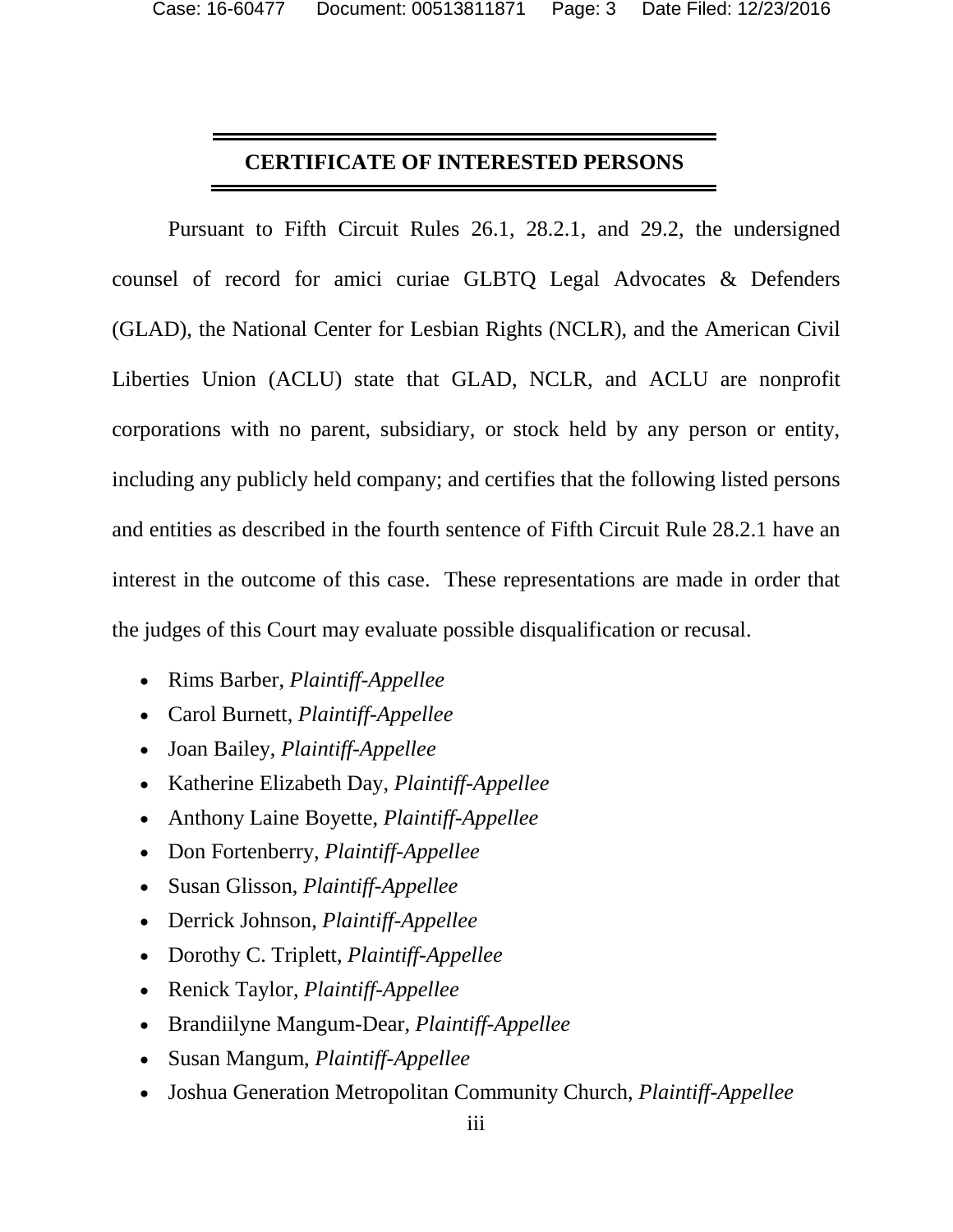- Campaign for Southern Equality, *Plaintiff-Appellee*
- Susan Hrostowski, *Plaintiff-Appellee*
- Robert B. McDuff, Sibyl C. Byrd, Jacob W. Howard, McDuff & Byrd, *Counsel to Plaintiffs-Appellees*
- Susan Sommer, Elizabeth Littrell, Lambda Legal Defense & Education Fund, Inc., *Counsel to Plaintiffs-Appellees*
- Beth L. Orlansky, John Jopling, Charles O. Lee, Reilly Morse, Mississippi Center for Justice, *Counsel to Plaintiffs-Appellees*
- Alysson Mills, Fishman Haywood LLP, *Counsel to Plaintiffs-Appellees*
- Roberta A. Kaplan, Andrew J. Ehrlich, William B. Michael, Joshua D. Kaye, Jacob H. Hupart, Alexia D. Korberg, Zachary A. Dietert, Paul, Weiss, Rifkind, Wharton & Garrison LLP, *Counsel to Plaintiffs-Appellees*
- Phil Bryant, Governor of Mississippi, *Defendant-Appellant*
- John Davis, Executive Director of The Mississippi Department of Human Services, *Defendant-Appellant*
- Tommy Goodwin, Office of the Mississippi Attorney General, *Counsel for all Defendants-Appellants*
- Jonathan F. Mitchell, Dean John Sauer, James Otis Law Group, LLC, *Counsel to Defendants- Appellants*
- James A. Campbell, Alliance Defending Freedom, *Counsel to Defendants-Appellants*
- Drew L. Snyder, Office of Governor Phil Bryant, *Counsel to Defendants-Appellants*
- Kevin Hayden Theriot, Alliance Defending Freedom, *Counsel to Defendants-Appellants*
- GLBTQ Legal Advocates & Defenders (GLAD), *Amicus Curiae*
- National Center for Lesbian Rights (NCLR), *Amicus Curiae*
- American Civil Liberties Union (ACLU), *Amicus Curiae*
- Mary L. Bonauto, *Counsel for Amicus Curiae GLAD*
- Kim B. Nemirow, *Counsel for Amici Curiae GLAD, NCLR, ACLU*
- Andrew J. O'Connor, *Counsel for Amici Curiae GLAD, NCLR, ACLU*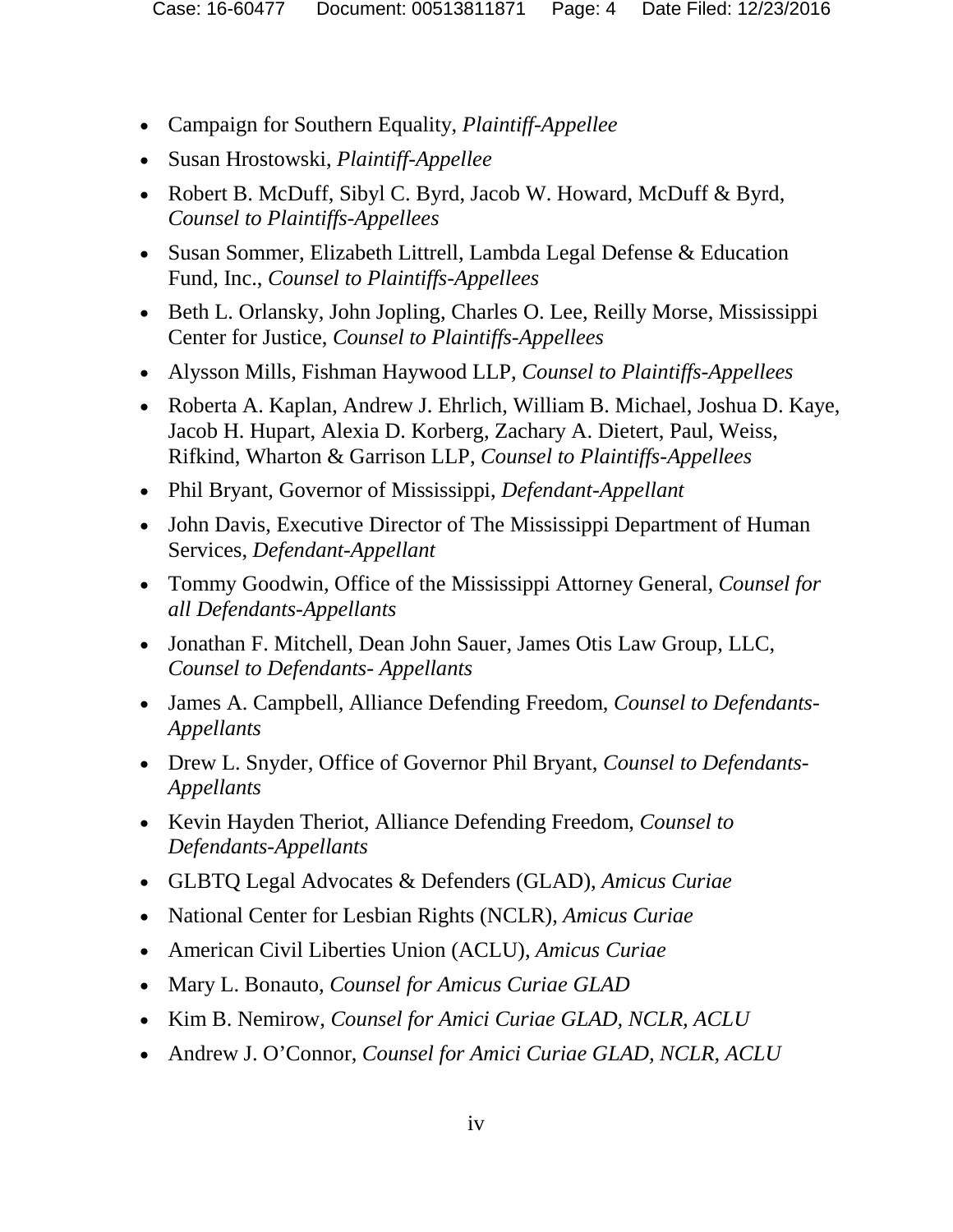Dated: December 23, 2016 */s/ Andrew J. O'Connor*

Andrew J. O'Connor Andrew.O'Connor@ropesgray.com Ropes & Gray LLP 800 Boylston Street Boston, MA 02199 (617) 951-7000 *Counsel for Amici Curiae*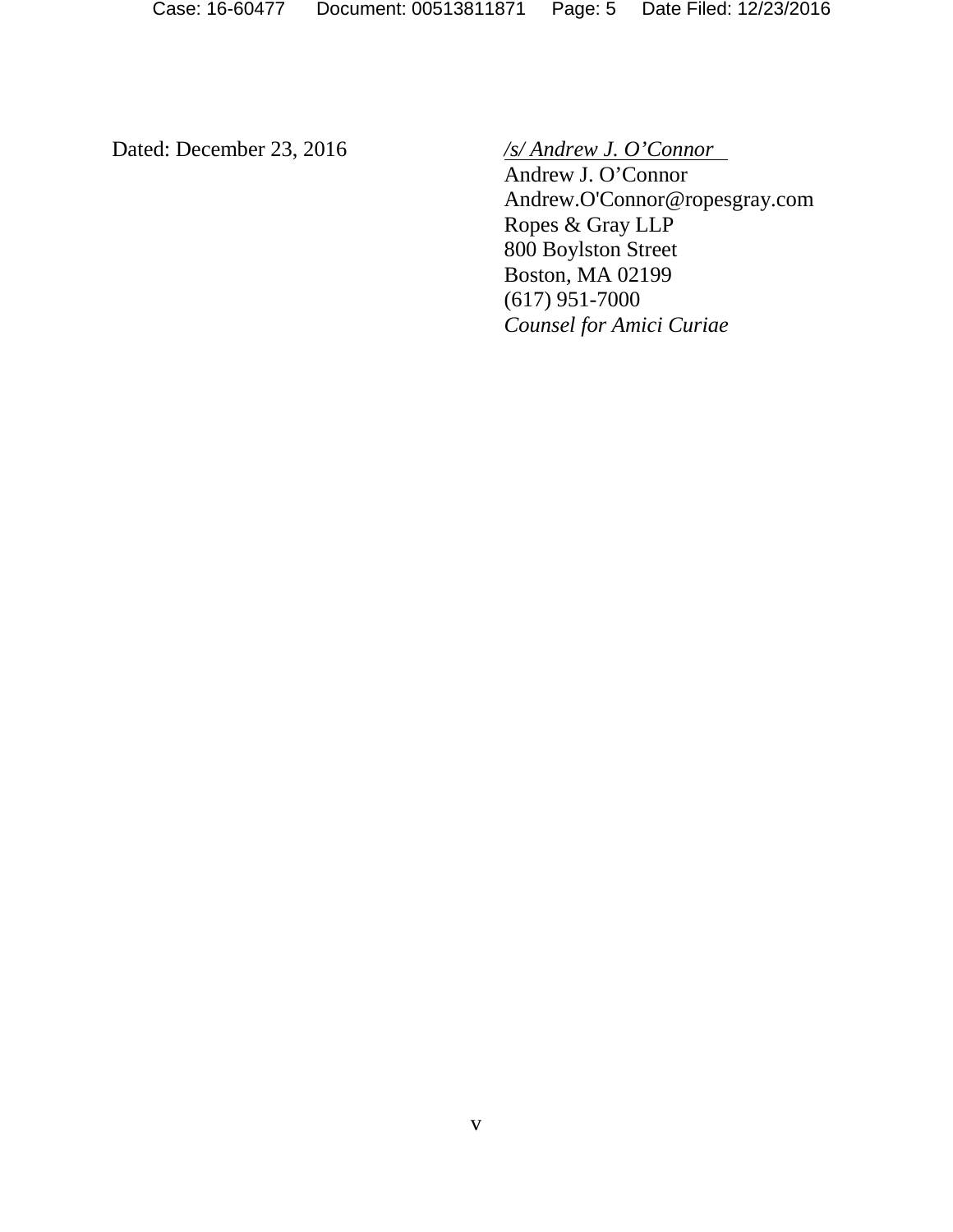## **TABLE OF CONTENTS**

| I.  | HB1523 ENSHRINES DISCRIMINATION AGAINST LGBT |    |                                                                                                                                      |  |  |  |
|-----|----------------------------------------------|----|--------------------------------------------------------------------------------------------------------------------------------------|--|--|--|
|     | A.                                           |    | HB1523 Was Enacted In Direct Response To Obergefell's                                                                                |  |  |  |
|     | <b>B.</b>                                    |    | HB1523's Unique Provisions Sanction Discrimination in                                                                                |  |  |  |
|     |                                              | 1. | HB1523 Permits Discrimination in Situations Far Beyond                                                                               |  |  |  |
|     |                                              | 2. | HB1523 Is a Radical Departure from Traditional Religious                                                                             |  |  |  |
|     |                                              | 3. | Appellants' Comparison of HB1523 to Existing Conscientious                                                                           |  |  |  |
| II. |                                              |    | THE DISTRICT COURT CORRECTLY HELD THAT PLAINTIFFS<br>HAVE STANDING TO ADDRESS EQUAL PROTECTION                                       |  |  |  |
|     |                                              |    | A. HB1523 Would Immediately Limit Rights and Benefits                                                                                |  |  |  |
|     | <b>B.</b>                                    |    | HB1523 Inflicts a Concrete Injury by Endorsing Unequal<br>Treatment of LGBT Mississippians Based on Their Status. 17                 |  |  |  |
|     | $C_{\cdot}$                                  |    | Plaintiffs' Injuries Are Fairly Traceable to HB1523's Enactment,<br>and Invalidating HB1523 Would Redress Those Injuries In Full. 21 |  |  |  |
| Ш.  |                                              |    | THE DISTRICT COURT CORRECTLY HELD THAT HB1523<br>VIOLATES THE EQUAL PROTECTION CLAUSE UNDER ANY                                      |  |  |  |
|     | A.                                           |    |                                                                                                                                      |  |  |  |
|     |                                              | 1. | HB1523 Substantially Burdens Fundamental Rights23                                                                                    |  |  |  |
|     |                                              | 2. | LGBT Status Is a Suspect or Quasi-Suspect Classification 25                                                                          |  |  |  |
|     | <b>B.</b>                                    |    |                                                                                                                                      |  |  |  |
|     |                                              |    |                                                                                                                                      |  |  |  |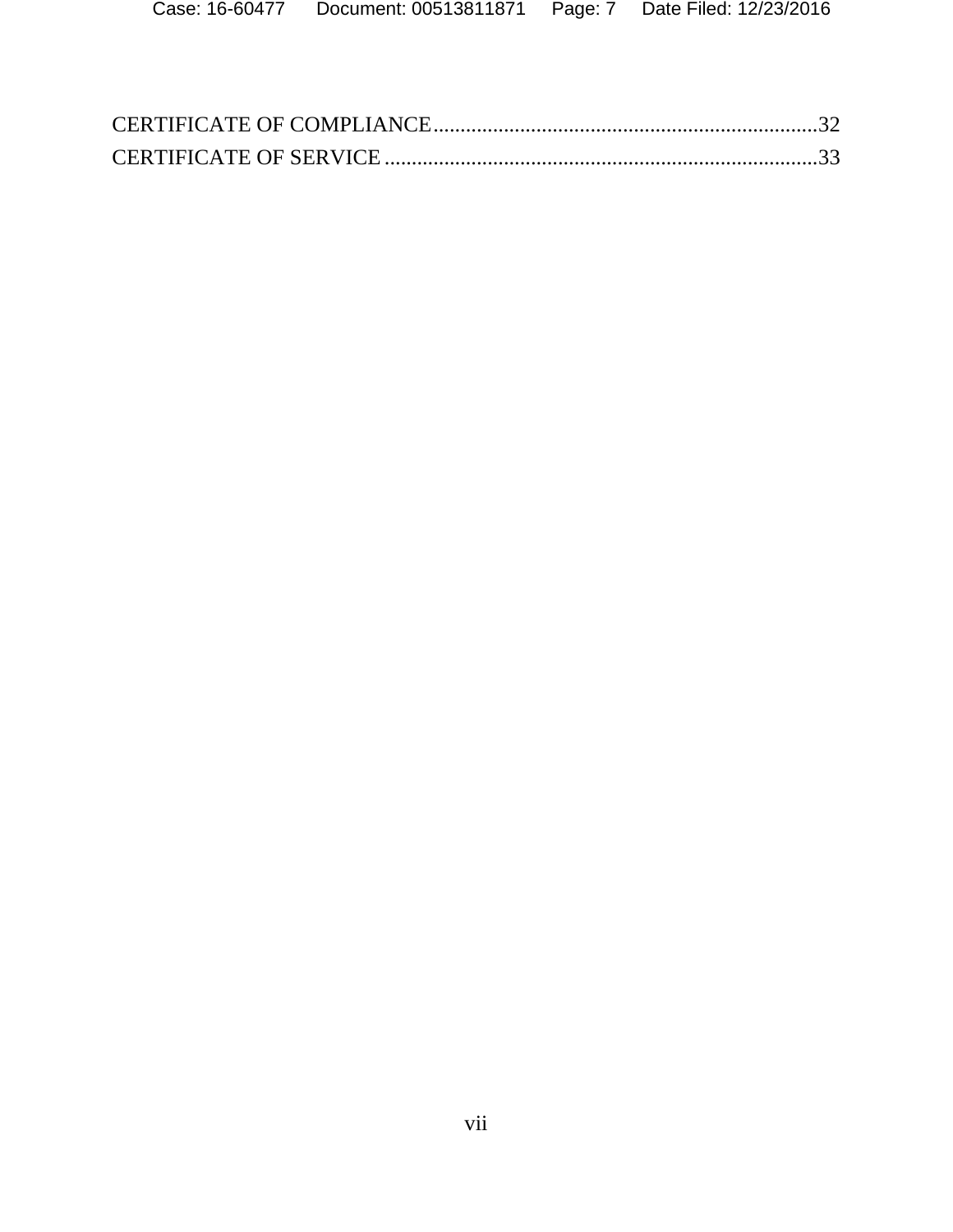**CASES**

#### **TABLE OF AUTHORITIES**

#### **Page(s)**

# *Adarand Constructors, Inc. v. Pena*, 515 U.S. 200 (1995)...........................................................................................[.17](#page-28-1) *Adkins v. City of New York*, 143 F. Supp. 3d 134 (S.D.N.Y. Nov. 16, 2015) ................................................[.26](#page-37-1) *Albright v. Albright*, 437 So. 2d 1003 (Miss. 1983)..............................................................................[.6](#page-17-0) *Allen v. Wright*, 468 U.S. 737 (1984)...........................................................................................[.18](#page-29-0) *Baskin v. Bogan*, 766 F.3d 648 (7th Cir.), *cert. denied*, 135 S. Ct. 316 (2014) ............................[.26](#page-37-2) *Board of Trustees of U. of Ala. v. Garrett*, 531 U.S. 356 (2001)...........................................................................................[.29](#page-40-0) *Bostic v. Schaefer*, 760 F.3d 352 (4th Cir. 2014) .............................................................................[.19](#page-30-0) *Bray v. Alexandria Women's Health Clinic*, 506 U.S. 263 (1993)...........................................................................................[.14](#page-25-1) *Campaign for S. Equal. v. Bryant*, 791 F.3d 625 (5th Cir. 2015) ...............................................................................[.3](#page-14-0) *Campaign for S. Equal. v. Miss. Dep't of Human Servs.*, 175 F. Supp. 3d 691 (S.D. Miss. 2016) ...............................................................[.7](#page-18-0) *Christian Legal Soc'y v. Martinez*, 561 U.S. 661 (2010).......................................................................................[.8,](#page-19-0) [14](#page-25-2) *City of Cleburne v. Cleburne Living Ctr.*, 473 U.S. 432 (1985)...............................................................................[.26,](#page-37-3) [27,](#page-37-4) [29](#page-40-1) *Clapper v. Amnesty Int'l USA*, 133 S. Ct. 1138 (2013).................................................................................[.13,](#page-24-1) [22](#page-33-1)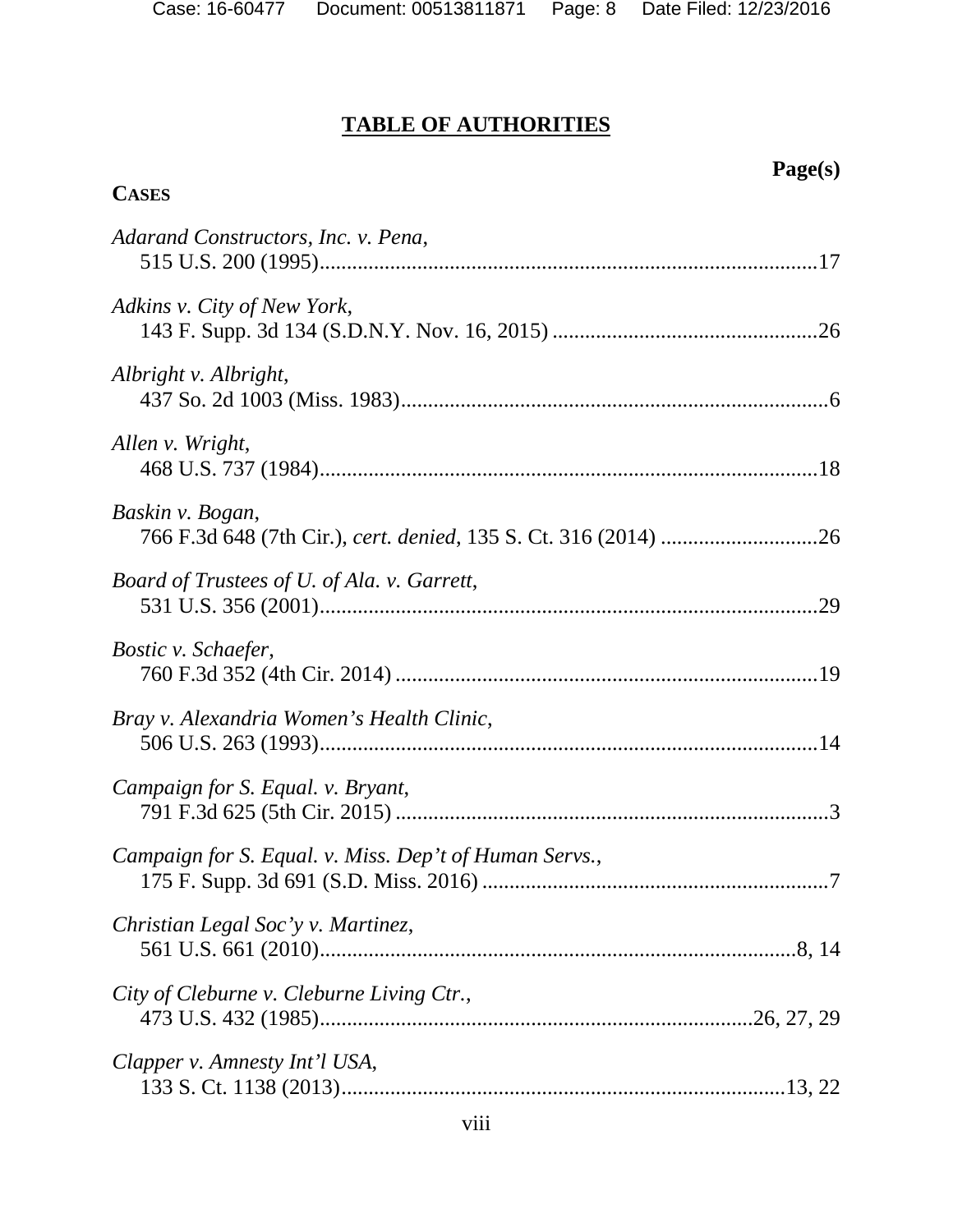| Croft v. Governor of Texas,                                                                     |  |
|-------------------------------------------------------------------------------------------------|--|
| Duarte ex rel. Duarte v. City of Lewisville, Tex.,                                              |  |
| FCC v. Beach Commc'ns, Inc.,                                                                    |  |
| Glenn v. Brumby,                                                                                |  |
| Heart of Atlanta Motel v. United States,                                                        |  |
| Heckler v. Mathews,                                                                             |  |
| Heller v. Doe,                                                                                  |  |
| Hollingsworth v. Perry,                                                                         |  |
| Latta v. Otter,                                                                                 |  |
| Lawrence v. Texas,                                                                              |  |
| Lujan v. Defenders of Wildlife,                                                                 |  |
| Moore v. U.S. Dep't of Agric. on Behalf of Farmers Home Admin.,                                 |  |
| Northeastern Fla. Chapter of the Associated Gen. Contractors of Am. v. City<br>of Jacksonville, |  |
|                                                                                                 |  |
| Obergefell v. Hodges,                                                                           |  |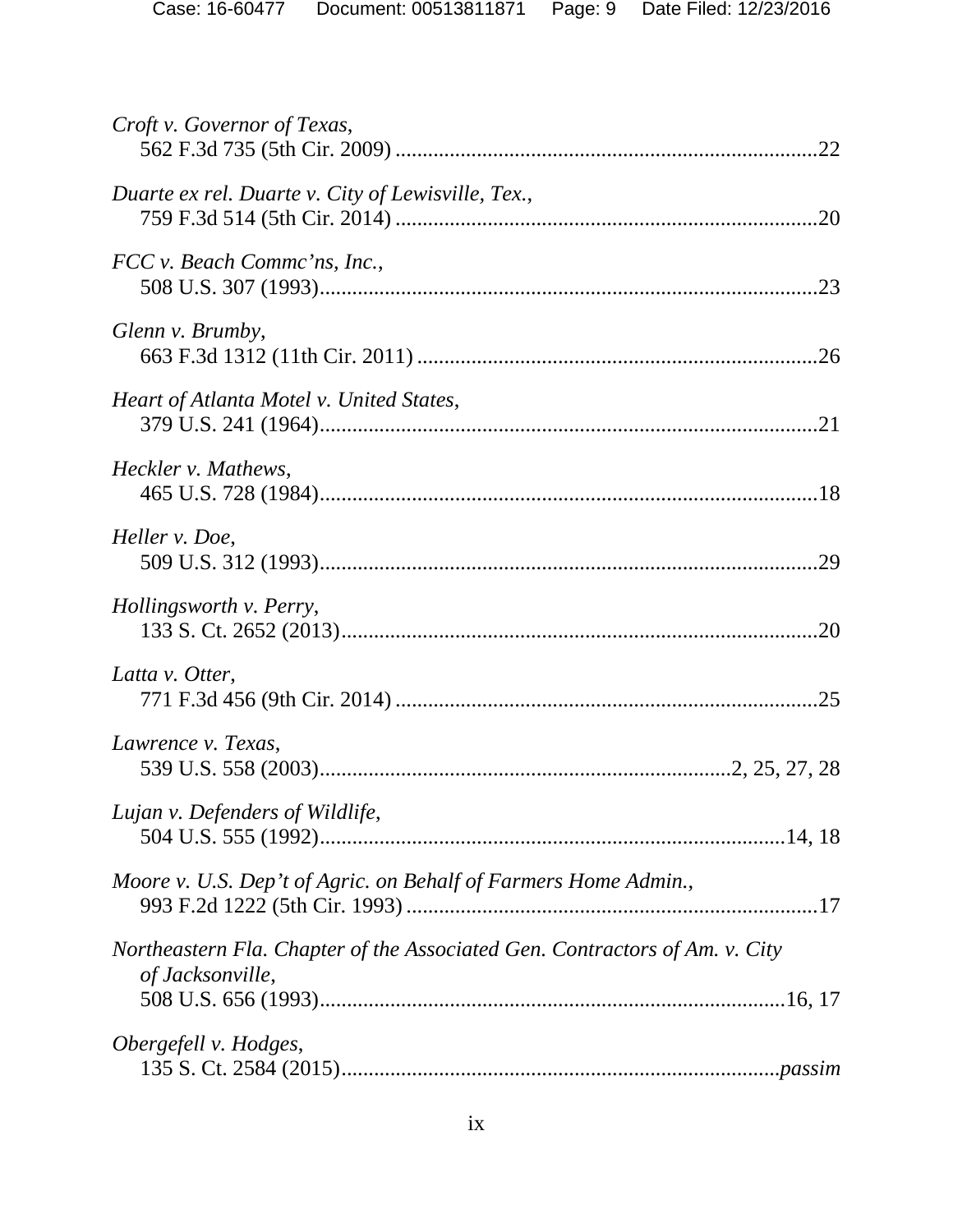| Palmore v. Sidoti,                                                         |  |
|----------------------------------------------------------------------------|--|
| Regents of Univ. of Calif. v. Bakke,                                       |  |
| Romer v. Evans,                                                            |  |
| Smith v. City of Cleveland Heights,                                        |  |
| Smith v. City of Salem,                                                    |  |
| SmithKline Beecham Corp. v. Abbott Labs.,                                  |  |
| St. Joseph Abbey v. Castille,                                              |  |
| Susan B. Anthony List v. Driehaus,                                         |  |
| Time Warner Cable, Inc. v. Hudson,                                         |  |
| Valley Forge Christian Coll. v. Ams. United for the Separation of Church & |  |
| State, Inc.,                                                               |  |
| Walker v. City of Memphis,                                                 |  |
| Windsor v. United States,                                                  |  |
| Windsor v. United States,                                                  |  |
| Zablocki v. Redhail,                                                       |  |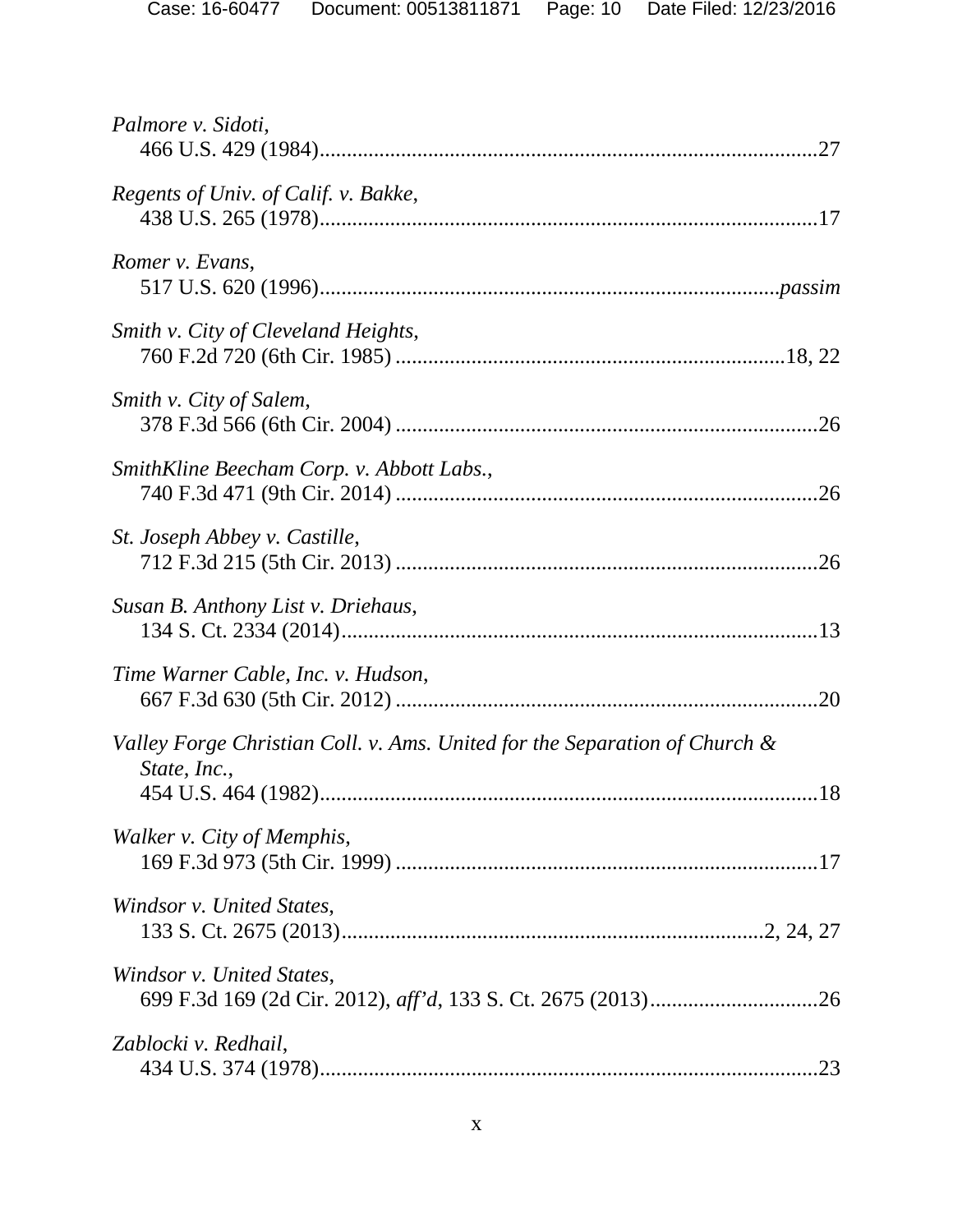## **CONSTITUTION, STATUTES AND RULES**

| Miss. Const. § 263A, abrogated by Obergefell v. Hodges, |  |
|---------------------------------------------------------|--|
|                                                         |  |
|                                                         |  |
|                                                         |  |
|                                                         |  |
|                                                         |  |
|                                                         |  |
|                                                         |  |
|                                                         |  |
|                                                         |  |
|                                                         |  |
|                                                         |  |
|                                                         |  |
|                                                         |  |
|                                                         |  |

## **OTHER AUTHORITIES**

| Advocates for Youth, Gay, Lesbian, Bisexual, Transgender and Questioning<br>(GLBTQ) Youth: A Population in Need of Understanding and Support |  |
|----------------------------------------------------------------------------------------------------------------------------------------------|--|
| American Psychological Ass'n, Sexual Orientation & Marriage (July 28 &                                                                       |  |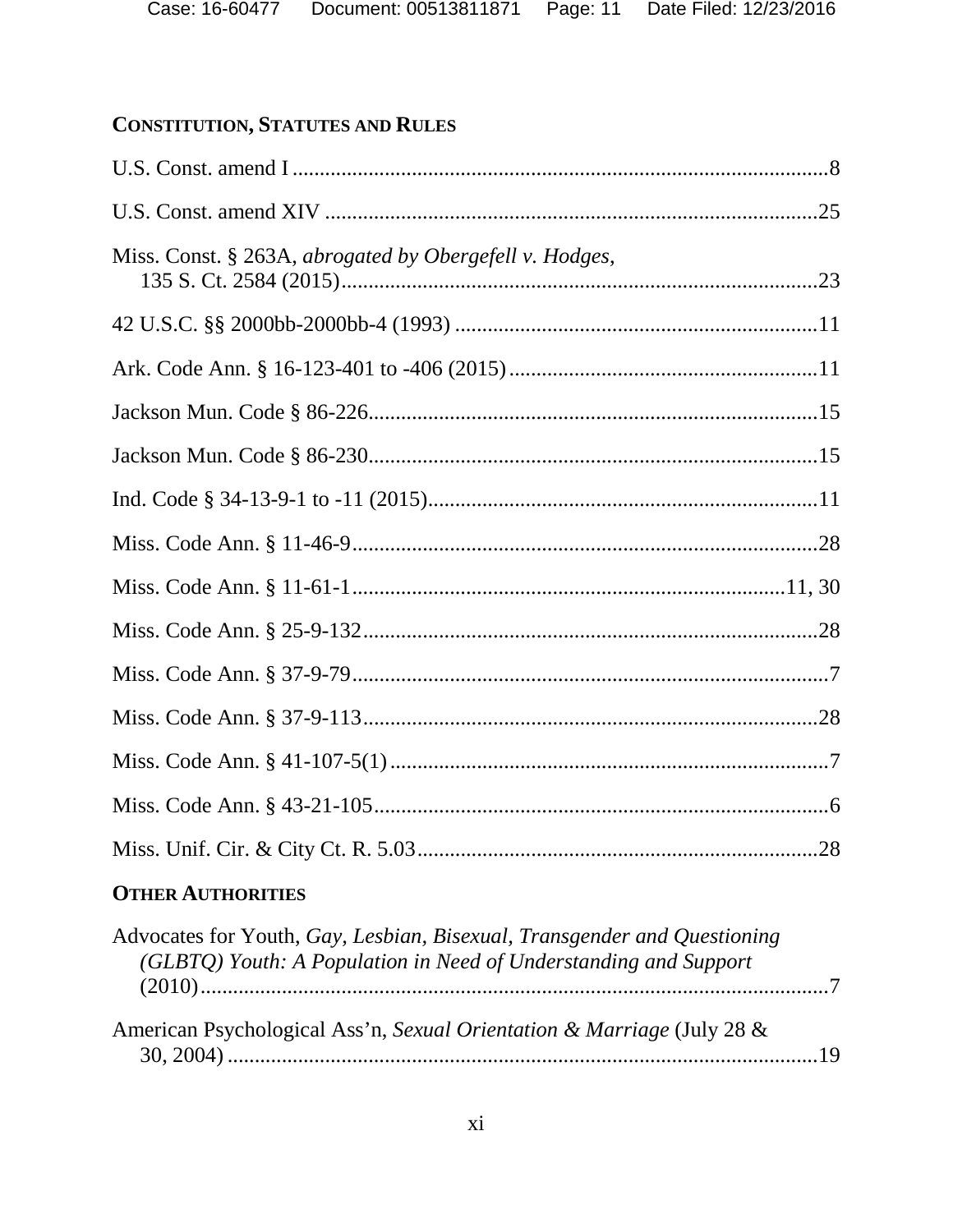| American Sch. Counselor Ass'n, ASCA Ethical Standards for School        |  |
|-------------------------------------------------------------------------|--|
| Centers for Disease Control and Prevention, Stigma and Discrimination   |  |
| David M. Frost et al., Minority Stress and Physical Health Among Sexual |  |
|                                                                         |  |
| Jackson Public Schools, Parent and Student Handbook with the Code of    |  |
|                                                                         |  |
| Substance Abuse & Mental Health Servs. Admin., U.S. Dep't of Health &   |  |
| Univ. of Miss., Non-Discrimination and Complaint Procedure (2016)15     |  |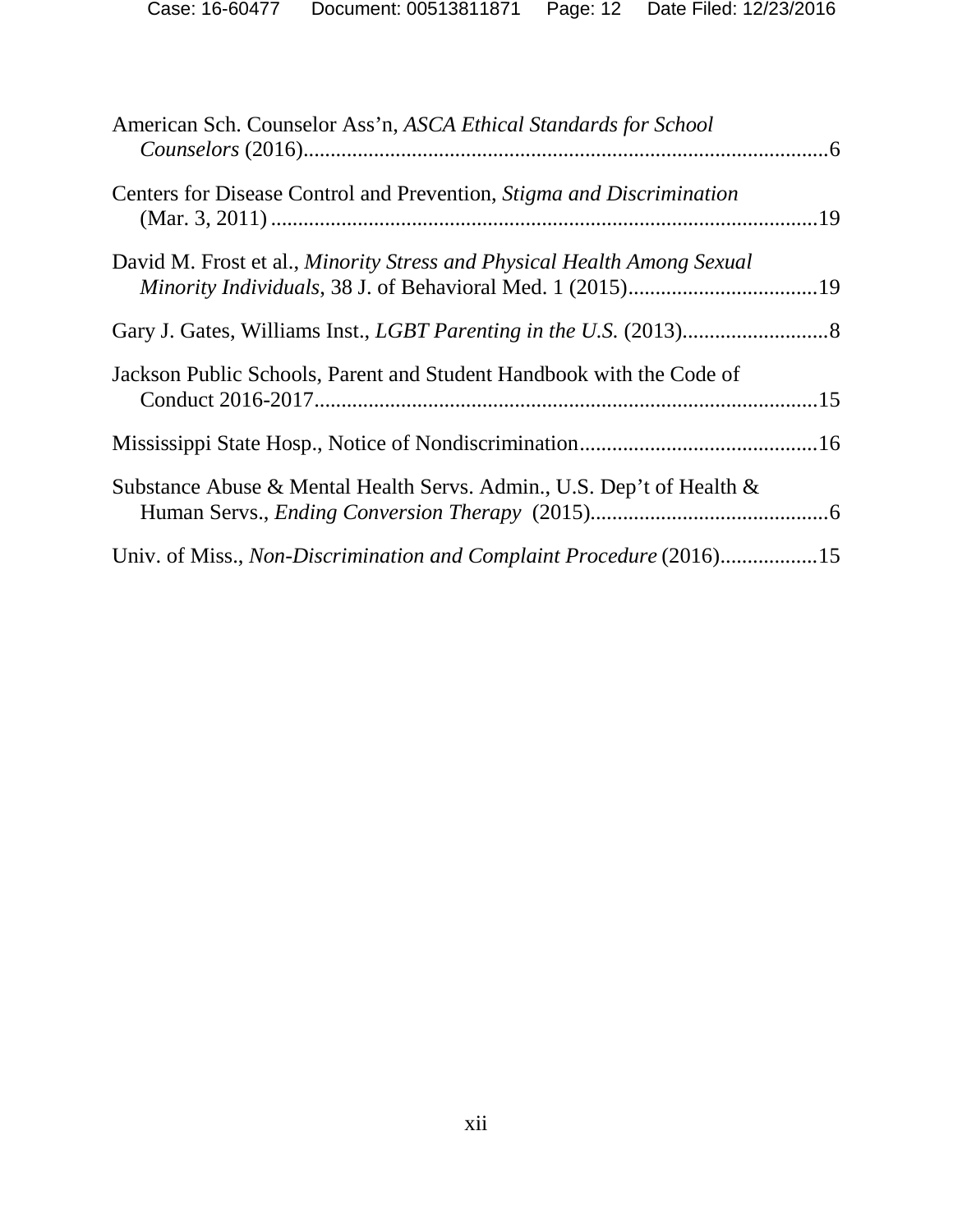$\overline{a}$ 

## **INTEREST OF** *AMICI CURIAE***[1](#page-12-1)**

<span id="page-12-0"></span>Through litigation, public policy advocacy, and education, GLBTQ Legal Advocates & Defenders (GLAD) works to create a just society free of discrimination based on gender identity and expression, HIV status and sexual orientation. GLAD has litigated widely in both state and federal courts regarding marriage, the federal Defense of Marriage Act, marriage recognition, as well as equal treatment for lesbian, gay, bisexual and transgender (LGBT) persons like all others.

The National Center for Lesbian Rights (NCLR) is a national legal advocacy organization for LGBT people. NCLR has litigated cases representing same-sex couples seeking both the freedom to marry and equal recognition of their marriages in states across the country, including married same-sex couples from Tennessee in *Obergefell v. Hodges*, 135 S. Ct. 2584 (2015). NCLR has also represented transgender children, parents, and individuals seeking equal protection and recognition in a variety of employment, family law, school, asylum, and health care cases.

<span id="page-12-1"></span><sup>&</sup>lt;sup>1</sup> All parties have consented to the filing of this brief. Pursuant to Federal Rule of Appellate Procedure 29(c)(5), *amici* certify that no party's counsel authored this brief in whole or in part; no party or party's counsel contributed money intended to fund the brief's preparation or submission; and no person other than *amici*, their counsel, and their members contributed money intended to fund the brief's preparation or submission.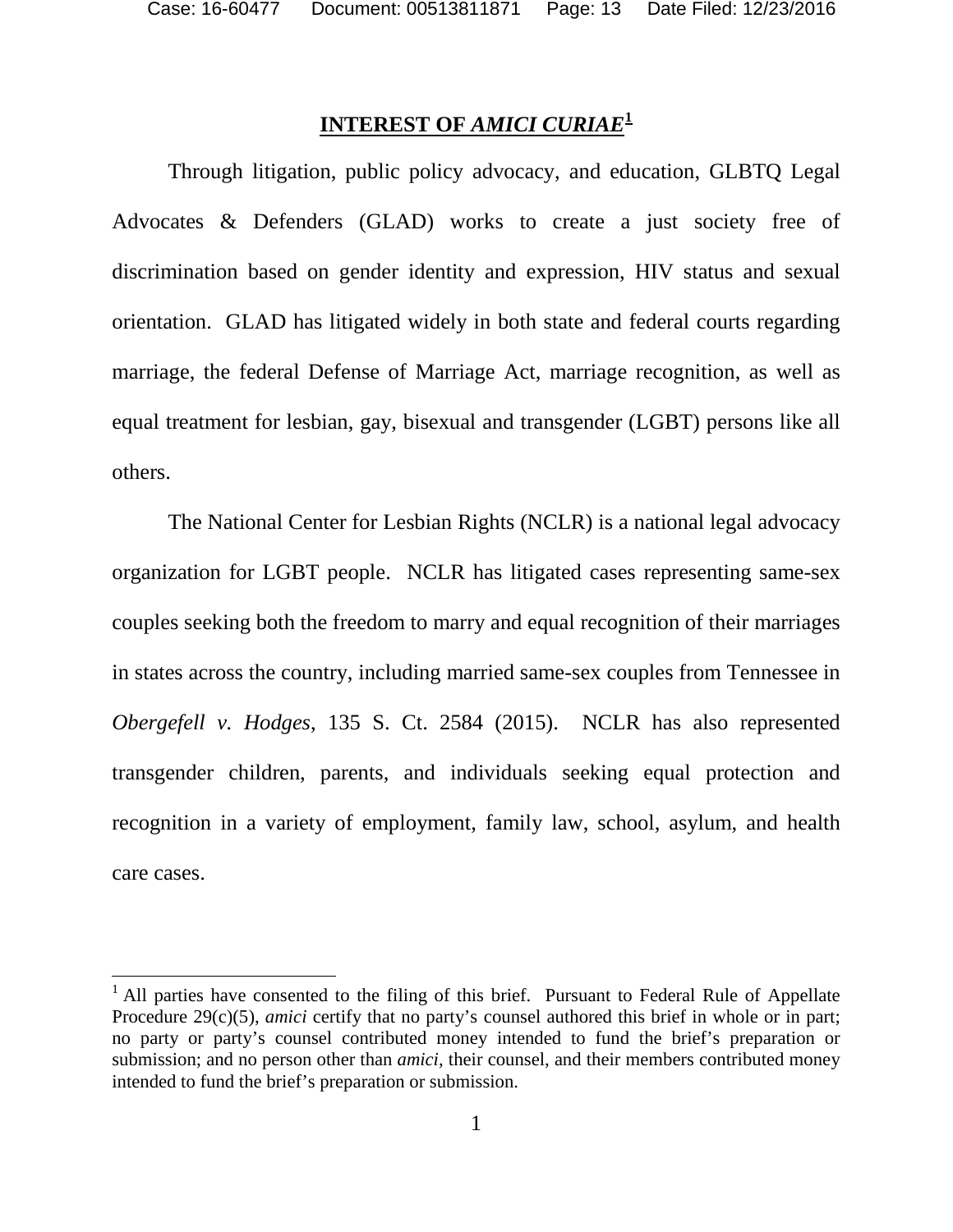The American Civil Liberties Union (ACLU) is a nationwide, nonprofit, nonpartisan organization with over 500,000 members dedicated to defending the principles embodied in the Constitution and our nation's civil rights laws. The ACLU and its state affiliate, the ACLU of Mississippi, have advocated for equal rights of LGBT people and the freedom to marry for same-sex couples in Mississippi and across the country.

#### <span id="page-13-2"></span><span id="page-13-1"></span>**SUMMARY OF THE ARGUMENT**

<span id="page-13-3"></span><span id="page-13-0"></span>Over the past twenty years, the Supreme Court has made clear that LGBT citizens are entitled to equal treatment before the law. The Court has struck down attempts to treat LGBT individuals as "stranger[s]" to the law's protection, *Romer v. Evans*, 517 U.S. 620, 635 (1996), and ruled that states cannot "demean [LGBT people's] existence" by interfering with their personal decisions about intimacy and family relationships, *Lawrence v. Texas*, 539 U.S. 558, 578 (2003); *see also Windsor v. United States*, 133 S. Ct. 2675, 2692–93 (2013). Most recently, in rejecting state marriage bans in *Obergefell v. Hodges*, the Supreme Court ruled that LGBT citizens share the fundamental right to marry "on the same terms and conditions as opposite-sex couples" and were entitled to "equal dignity" before the law. 135 S. Ct. 2584, 2605 (2015). Soon after, this Court admonished that *Obergefell* was the "law of the land," and should "not be taken lightly by actors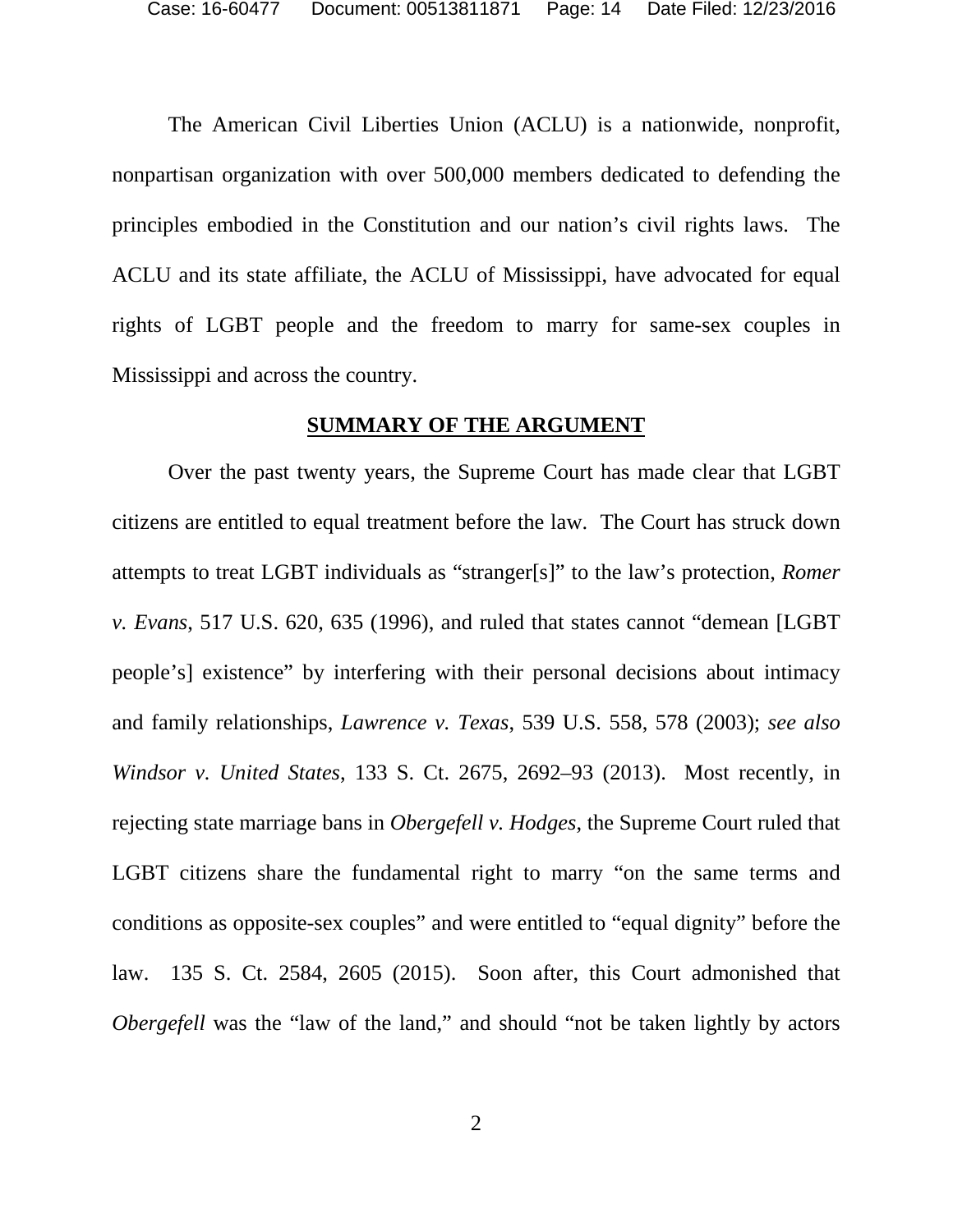<span id="page-14-0"></span>within the jurisdiction of this Court." *Campaign for S. Equal. v. Bryant*, 791 F.3d 625, 627 (5th Cir. 2015).

The Mississippi legislature responded with HB1523, a law that facilitates and immunizes discrimination against LGBT citizens in a range of activities, from celebrating marriages to forming a family to medical care and counseling. *See*  HB1523, § 3(1)–(8). While *Obergefell* sought to remove the "instability and uncertainty" imposed on LGBT people and their families by the denial of equal recognition under state marriage laws, 135 S. Ct. at 2607, HB1523 forces LGBT couples back into a state of uncertainty as to whether their rights and marriages will be recognized—and whether the law truly treats them as equals.

HB1523 fundamentally departs from traditional conscientious-objector statutes, which allow individuals to opt out of certain activities—such as war, executions and abortion—based on closely held beliefs about *those activities*. By contrast, HB1523 authorizes the refusal of a range of services to a *class of people* based on their status.

As the District Court recognized, HB1523 imposes immediate harm on Plaintiffs, both by limiting their rights under existing law and by imposing the indignity of unequal treatment. Those harms are more than sufficient to support standing.

3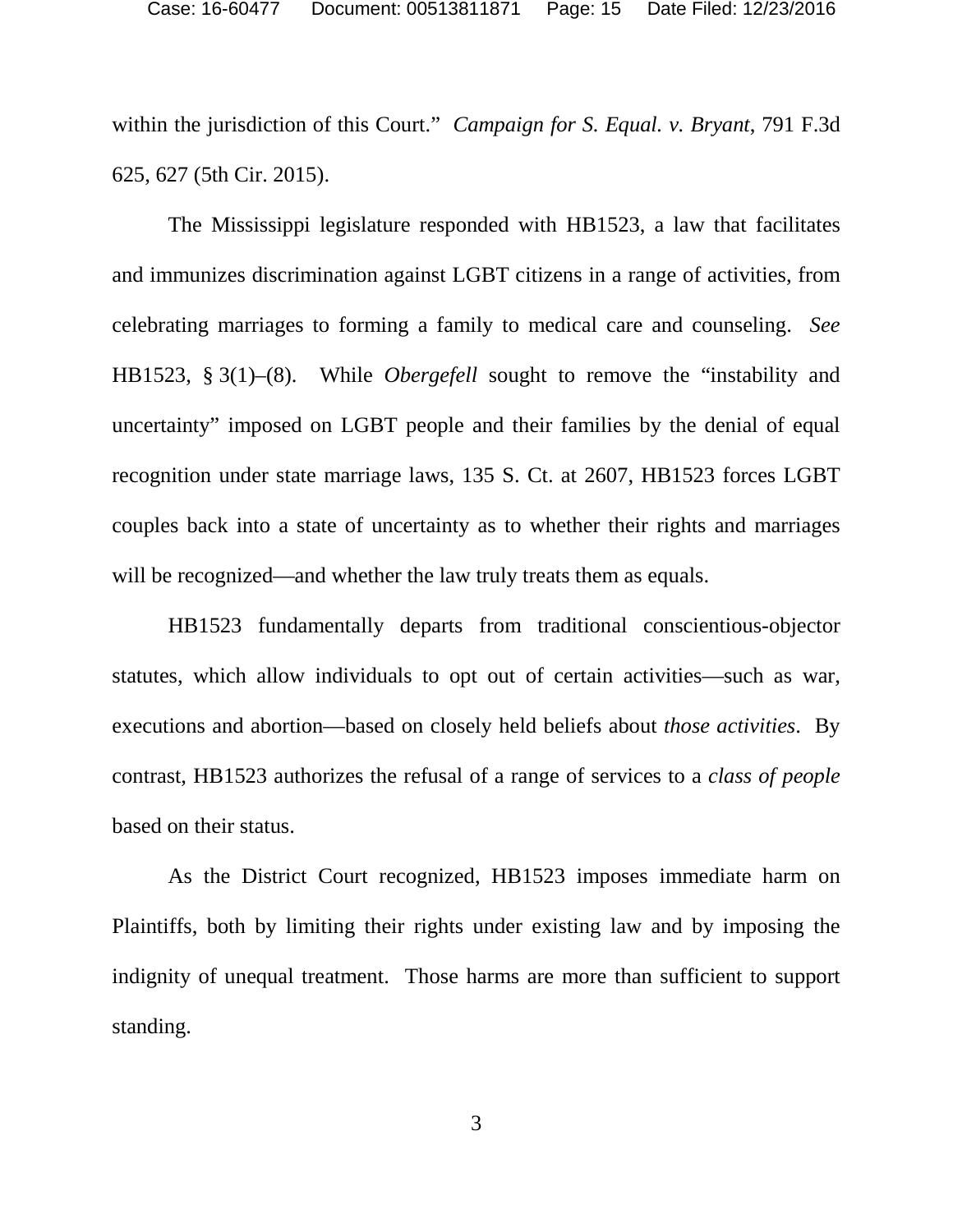The District Court also correctly ruled that HB1523 violates the Equal Protection Clause. This Court should subject HB1523 to heightened scrutiny, because it infringes on fundamental liberties and selectively imposes burdens on LGBT people. In addition, because HB1523 privileges three specific religious or moral beliefs that target LGBT people as a class—and because religious beliefs are already adequately protected under existing law—it fails even rational basis review. The Court should affirm the decision of the District Court.

#### **ARGUMENT**

#### <span id="page-15-1"></span><span id="page-15-0"></span>**I. HB1523 ENSHRINES DISCRIMINATION AGAINST LGBT MISSISSIPPIANS INTO STATE LAW.**

#### <span id="page-15-2"></span>**A. HB1523 Was Enacted In Direct Response To** *Obergefell***'s Recognition of LGBT Citizens' Right to Marry.**

In the first legislative session after *Obergefell*, a number of Mississippi legislators expressed their displeasure at the Supreme Court's decision requiring states to recognize the marriages of same-sex couples. Some believed that *Obergefell* was "in direct conflict with God's design for marriage as set forth in the Bible," ROA.16-60477.316 (quoting Speaker of the House Philip Gunn), while others asserted that businesses and individuals providing marriage-related goods and services would "not [be] comfortable" dealing with same-sex couples. *E.g.*, Tr. of Mar. 30, 2016 Senate Floor Debate at 3:1-3, 24:12–13, *Campaign for S. Equal. v. Bryant*, No. 3:16-cv-00442-CWR-LRA (S.D. Miss. Dec. 6, 2016), ECF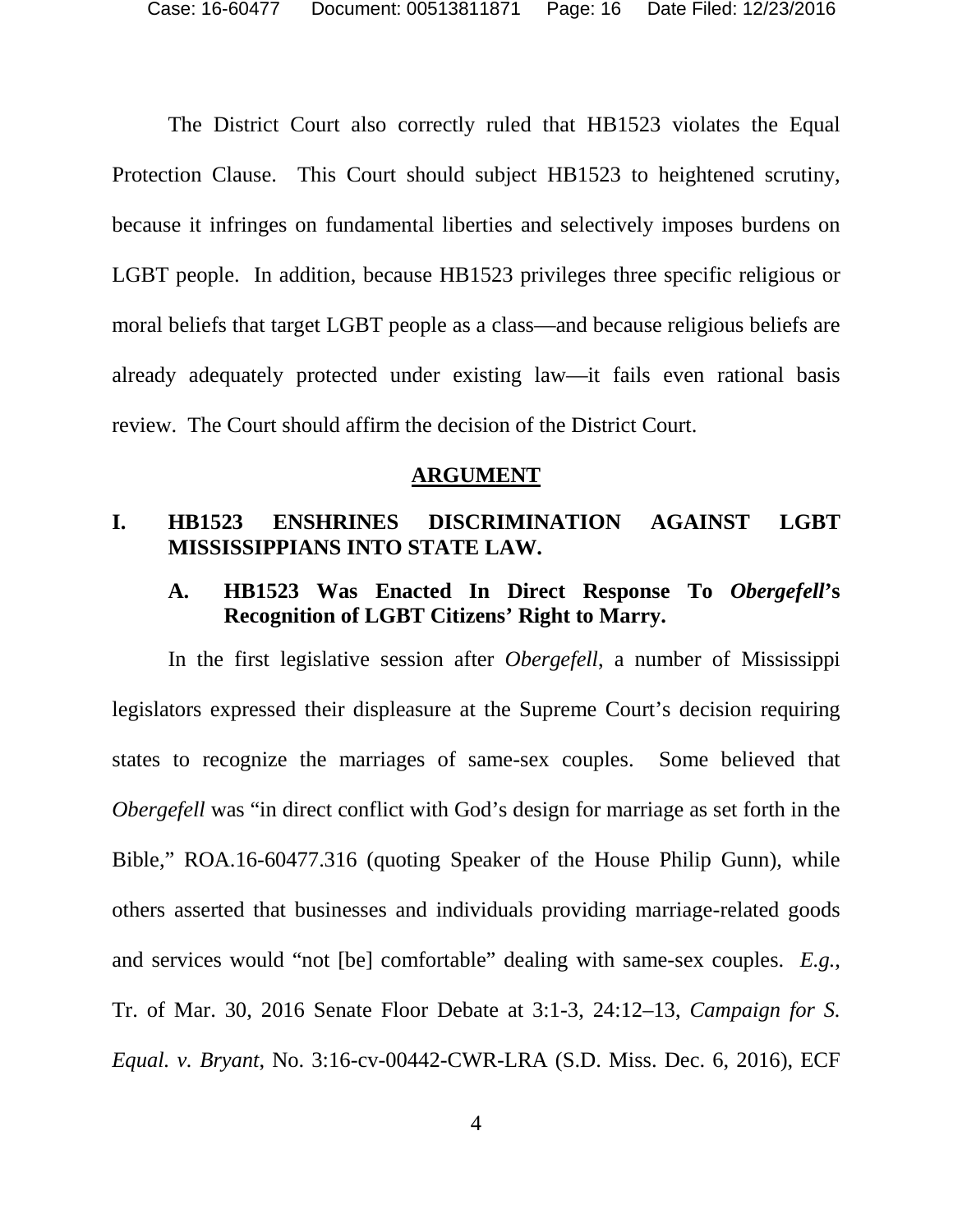No. 53. *Discomfort* with same-sex couples was explicit throughout the legislature's consideration of the law. *Id.*

As enacted, HB1523 purports to protect holders of three privileged beliefs ("Section 2 Beliefs"): "[m]arriage is or should be recognized as the union of one man and one woman," "[s]exual relations are properly reserved to such a marriage," and "[m]ale (man) or female (woman) refer to an individual's immutable biological sex as objectively determined by anatomy and genetics at time of birth." HB1523, § 2. HB1523 grants an array of special protections to citizens who hold those selectively favored beliefs. In doing so, it systematically diminishes the rights and protections of LGBT citizens on account of their LGBT status.

## <span id="page-16-0"></span>**B. HB1523's Unique Provisions Sanction Discrimination in Fundamental Aspects of LGBT Mississippians' Lives.**

Appellants' attempt to characterize the scope of HB1523 as "exceedingly limited," Appellants' Br. 8, and related only to "events related to the provision of marriage," ROA.16-60477.755, does not square with the text of the law itself.

#### 1. HB1523 Permits Discrimination in Situations Far Beyond Marriage-Related Services.

<span id="page-16-1"></span>HB1523's reach extends to aspects of LGBT citizens' lives that are entirely unrelated to "marriage-related goods and services." For example, Section 3(3) prohibits any state actor from taking action against a foster or adoptive parent who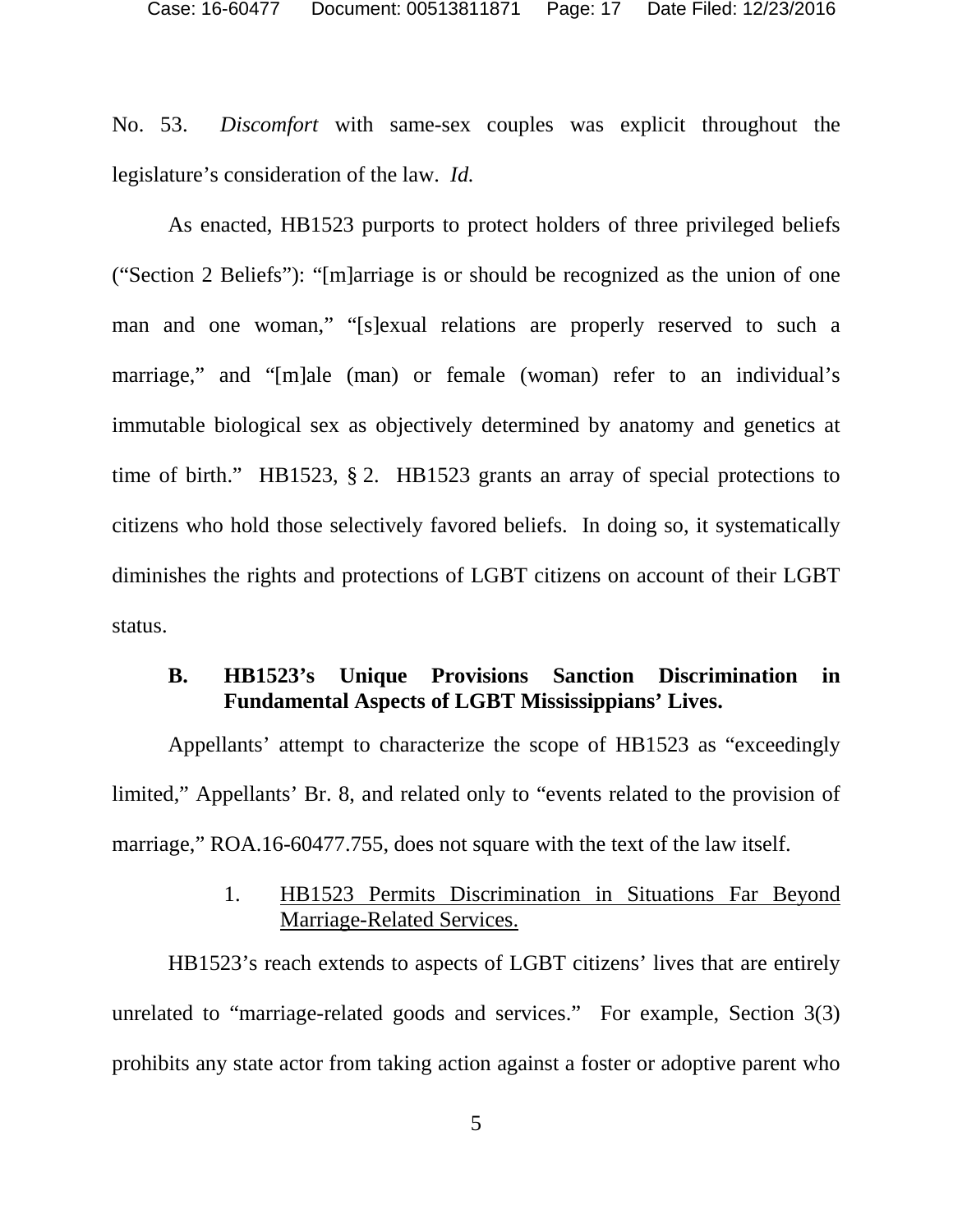<span id="page-17-0"></span>treats a child in a "manner consistent with" their Section 2 Beliefs. HB1523 thus protects not only caregivers who may be unsupportive of an LGBT youth's identity, but those who may employ harmful techniques—including so-called "conversion therapy"<sup>[2](#page-17-4)</sup>—to impose their beliefs. At best, Section 3(3) creates an exception to the "best interest and welfare of the child" standard that otherwise governs family law and child placement in Mississippi. *E.g.*, *Albright v. Albright*, 437 So. 2d 1003, 1005 (Miss. 1983); *see also* Miss. Code Ann. § 43-21-105. At worst, HB1523 could prevent the Mississippi Department of Child Protective Services from intervening on behalf of a child if mistreatment is based on a Section 2 Belief.

<span id="page-17-1"></span>To take another example reaching deep into everyday life, Section 3(4) authorizes any person to decline to participate in the provision of "psychological, counseling, or fertility services" because of their Section 2 Beliefs—regardless of professional ethical standards or institutional policies.<sup>[3](#page-17-5)</sup> Under current Mississippi law, a doctor is afforded a broad right of conscience, but nonetheless cannot "refuse to participate in a health care service regarding a patient because of [a]

<span id="page-17-4"></span><span id="page-17-3"></span><sup>&</sup>lt;sup>2</sup> "Conversion therapy" is "not supported by credible evidence," "has been disavowed by behavioral health experts and associations," and "may put young people at risk of serious harm." *See* Substance Abuse & Mental Health Servs. Admin., U.S. Dep't of Health & Human Servs., *Ending Conversion Therapy* 1 (2015).

<span id="page-17-5"></span><span id="page-17-2"></span><sup>3</sup> *See, e.g.*, Am. Sch. Counselor Ass'n, *ASCA Ethical Standards for School Counselors* 1 (2016) (requiring that school counselors "[r]espect students' and families' . . . sexual orientation" and "gender identification/expression").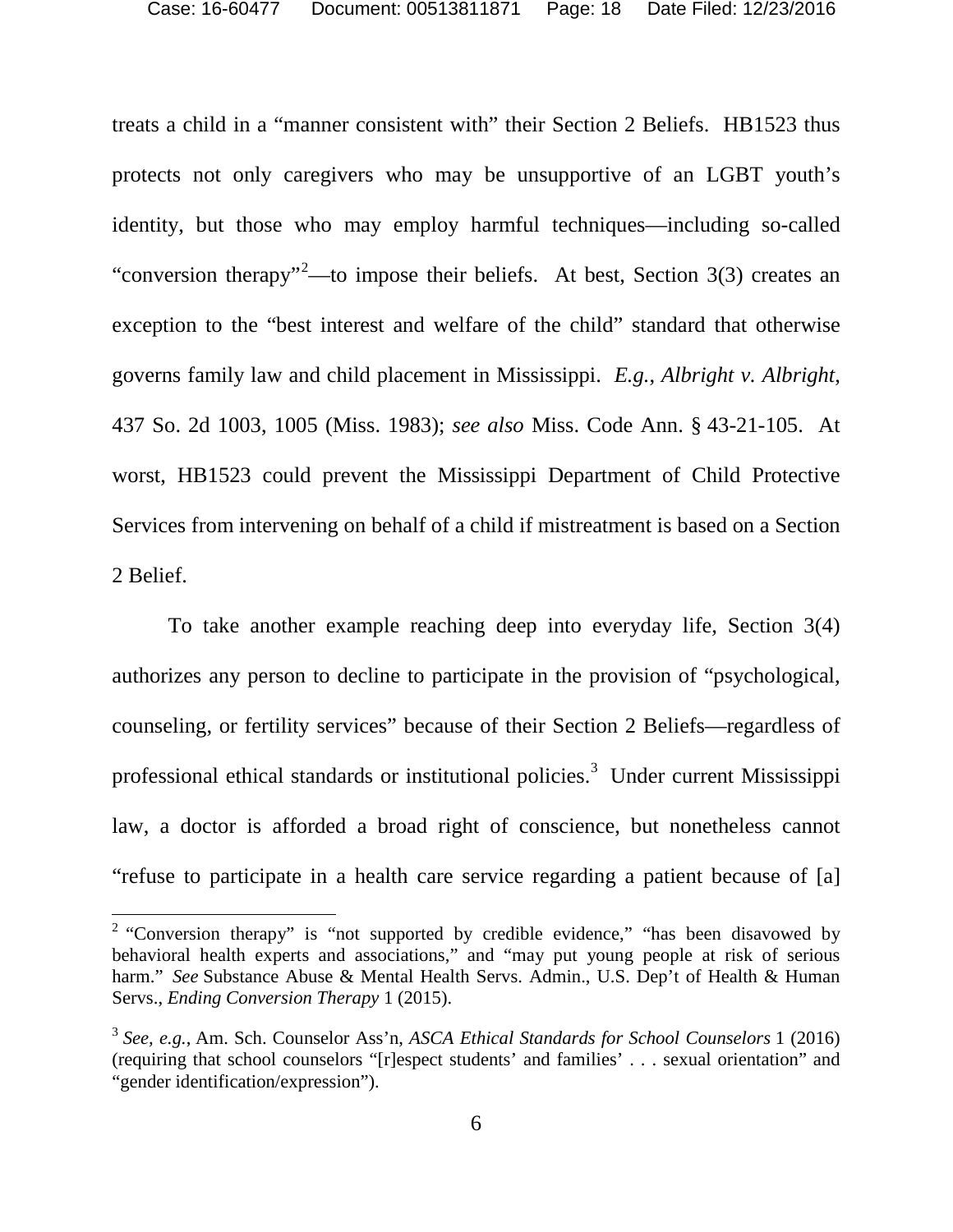<span id="page-18-2"></span>patient's . . . sexual orientation." Miss. Code Ann. § 41-107-5(1). But under Section 3(4), LGBT Mississippians could be turned away by a counselor or medical professional *at any time* because of their LGBT status. Even students seeking help from school counselors, state psychologists, or suicide hotline attendants—who would otherwise be required to come to the student's aid, *see* Miss. Code Ann. § 37-9-79—could be turned away or subjected to unprofessional treatment. Given the well-documented vulnerability of LGBT youth, $4$  arbitrary denials of service or unprofessional treatment based on Section 2 Beliefs are particularly dangerous. *See* Campaign for S. Equal. ("CSE") Appellees' Br. 7.[5](#page-18-5)

<span id="page-18-1"></span>Section 3(4) also burdens married couples trying to start families. Combined with Section 3(2)'s authorization for broadly defined "religious organization[s]" to deny LGBT people's right to adopt, Section 3(4)'s authorization to deny "fertility services" to LGBT couples establishes yet another barrier to equal treatment of same-sex couples who wish to build a family with children. *Cf. Campaign for S. Equal. v. Miss. Dep't of Human Servs.*, 175 F. Supp. 3d 691, 710 (S.D. Miss. 2016)

<span id="page-18-4"></span><span id="page-18-3"></span><span id="page-18-0"></span><sup>4</sup> *E.g.*, Advocates for Youth, *Gay, Lesbian, Bisexual, Transgender and Questioning (GLBTQ) Youth: A Population in Need of Understanding and Support* 1 (2010) (citing national survey in which 84.6% of GLBTQ students reported being verbally harassed and 40.1% reported by physically harassed).

<span id="page-18-5"></span> $<sup>5</sup>$  Further curtailing access to mental heath care would be devastating in a state where the U.S.</sup> Department of Justice has already found mental health services to be woefully inadequate. *See* Complaint ¶¶ 14–15, *United States v. Mississippi*, No. 3:16cv622 CWR FKB (S.D. Miss. Aug. 11, 2016).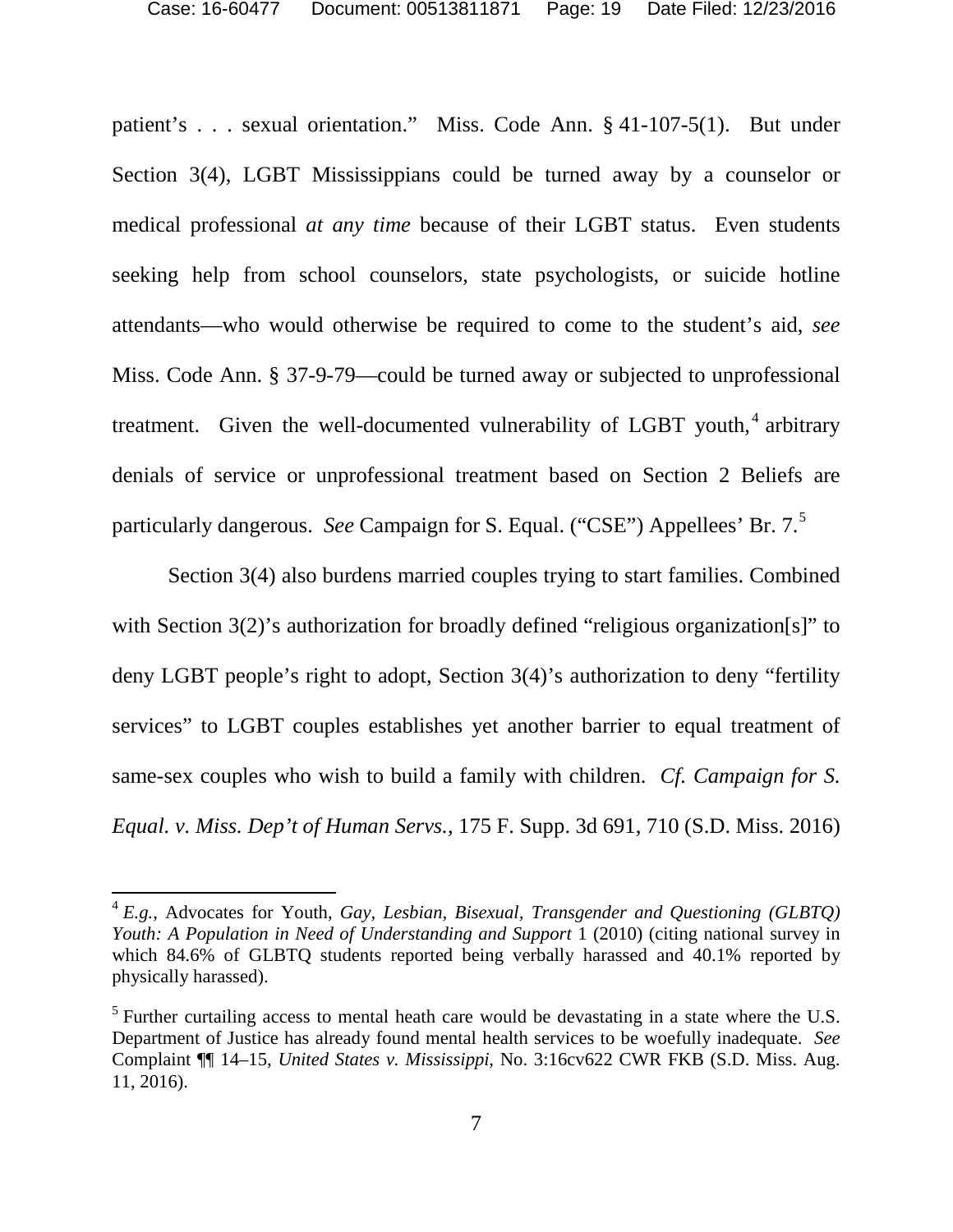(same-sex couples must be allowed to adopt on same terms as opposite-sex couples). $6$ 

Under Section 3(7), state employees would be permitted to engage in "expressive conduct" in the workplace consistent with their Section 2 Beliefs, and would be free of any potential consequences if they do so. Armed with Section 3(7), a state employee may claim that berating LGBT individuals or denying or delaying service is a type of "expressive conduct" consistent with their Section 2 Beliefs. Section 3(7) could also prevent municipalities from enforcing ordinances barring their employees from demeaning or refusing service to LGBT individuals as an "expressive" act. In addition, Section 3(7) purports to prevent schools that currently have anti-discrimination policies from prohibiting anti-LGBT expressive conduct by teachers in the classroom. *See infra* Part II(A).

<span id="page-19-1"></span>Even HB1523's provisions that apply only to "religious organizations" are poised to permit broad discrimination. No party disputes the core rights of churches and houses of worship under the First Amendment to practice their religion freely. But HB1523's definition of "religious organization" extends to any "religious group, corporation . . . or similar entity, *regardless of whether it is* 

<span id="page-19-3"></span><span id="page-19-2"></span><span id="page-19-0"></span> $6$  By both defining marriage and targeting same-sex couples and unmarried individuals who are sexually active, HB1523 targets all gay people as a class. *Christian Legal Soc'y v. Martinez*, 561 U.S. 661, 689 (2010) (no distinction between status and conduct in this context). Likewise, HB1523 systematically disadvantages single-parent families, as well as nonmarital same-sex couples raising children, who are disproportionately people of color. *See* Gary J. Gates, Williams Inst., *LGBT Parenting in the U.S.* 1 (2013).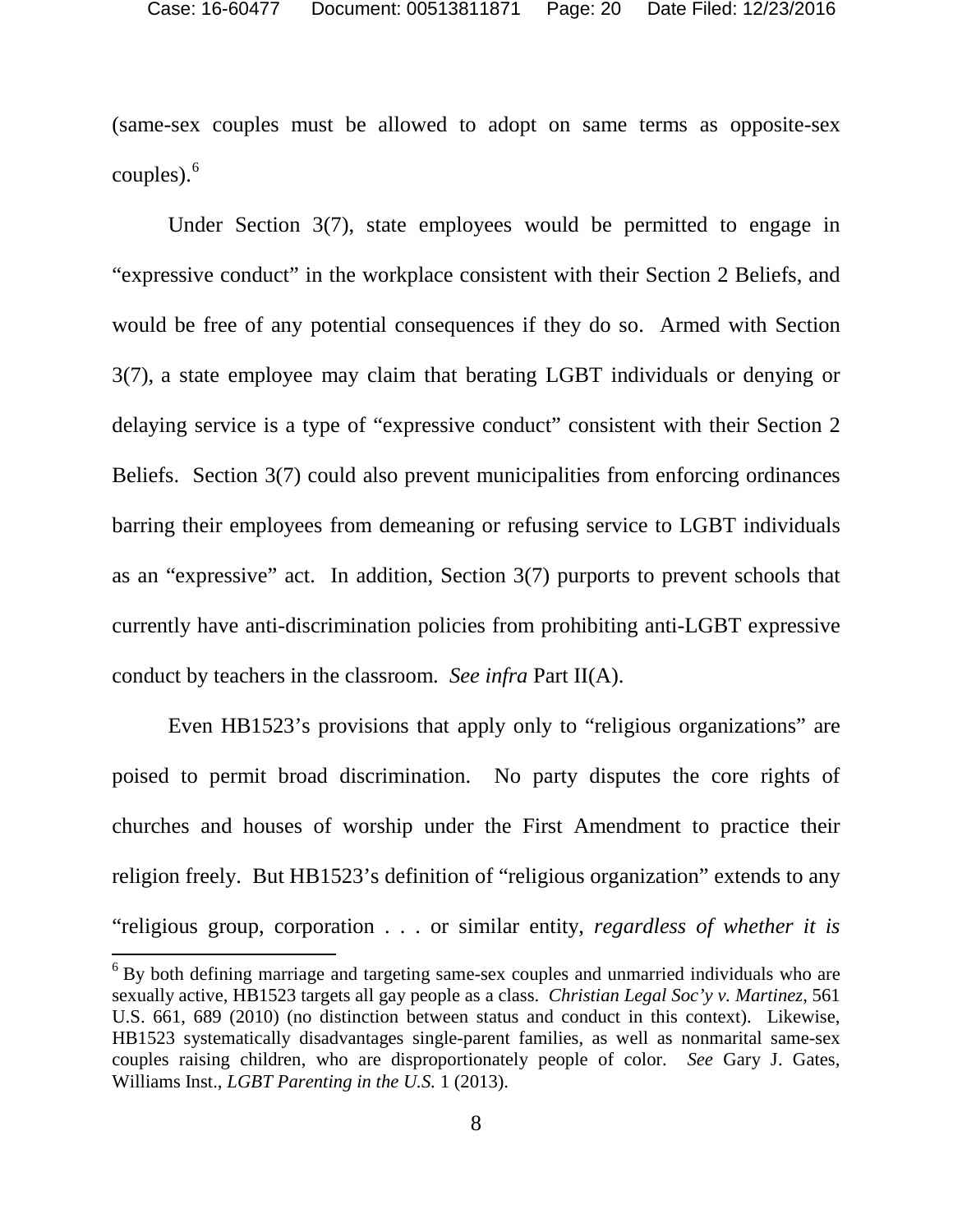*integrated or affiliated with a church or other house of worship*." HB1523, § 9(4)(b) (emphasis added). That definition permits private, for-profit corporations to define themselves as "religious organizations" and refuse to serve LGBT individuals in areas as varied as housing, employment, and adoption, notwithstanding legal protections otherwise available to LGBT individuals. *See generally* HB1523, § 3(1)–(2). For example, a religious provider of emergency or transitional housing assistance could simply turn away an LGBT person or singleparent family on the basis of Section 3(1)(c) without jeopardizing state funding and support.

The portions of HB1523 that apply directly to "marriage" or "marriagerelated services" likewise protect broader discrimination than first meets the eye. Section 3(5) allows the denial of service by an expansive set of public vendors (including florists, hotel owners, car-service rentals, or "similar marriage-related services") "for a purpose related to the solemnization, formation, celebration, or *recognition* of any marriage" (emphasis added). At the very least, Section 3(5) gives broad license to any of the covered parties to renege on a contract with an LGBT counterparty and simply proffer their Section 2 Beliefs as a defense to breach. *See* HB1523, § 5. Moreover, the law places no temporal limit on the "recognition" of a marriage, allowing businesses to deny services that involve, in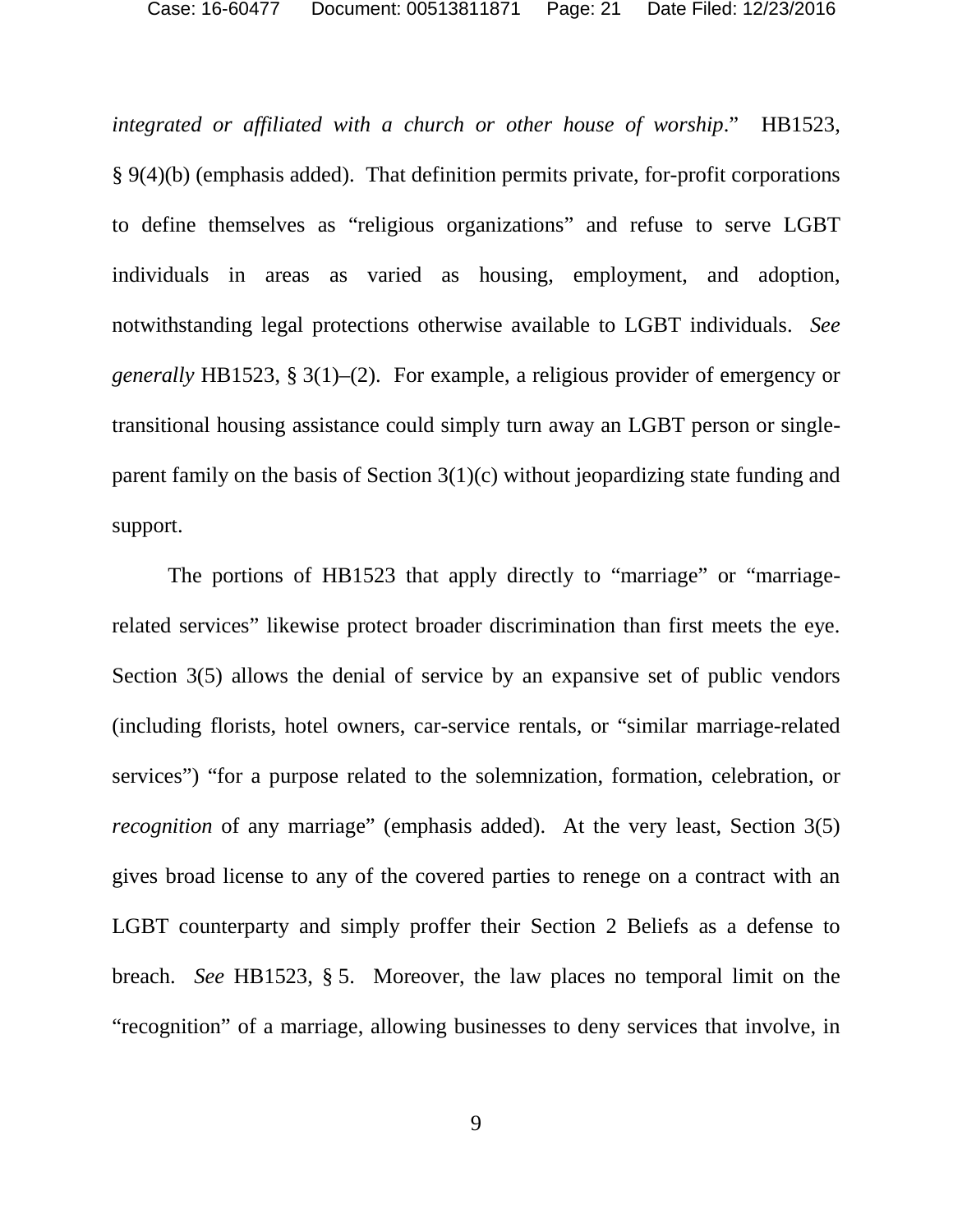some way, "recogni[zing]" a couple's marriage at any time throughout their lives. HB1523, § 3(5).

Finally, Section 3(8) permits any person with the authority to issue marriage licenses to refuse to provide licenses for same-sex couples. Although the provision requires the "person who is recusing himself or herself" to take "necessary steps" to avoid delays in issuing a license, the provision still permits unequal treatment. LGBT Mississippians who arrive at a leanly staffed office may be forced to wait for a "gay-friendly" clerk to arrive at the office—perhaps from miles away or on a different day. Even when clerks are readily available, same-sex couples will be subjected to the indignity of being shunted to a separate set of "gay-friendly" clerks, while heterosexual couples may utilize any available official. This scenario may repeat itself on a couple's wedding day, when judges authorized to solemnize marriages may selectively opt out of performing their official duties. Such disparate treatment denies LGBT couples marriage with "equal dignity" and on the same "terms and conditions" as heterosexual couples. *Obergefell*, 135 S. Ct. at 2605, 2608.

In sum, HB1523 sanctions a broad range of discrimination against LGBT individuals *because of who they are and whom they have chosen (or may choose)* to marry.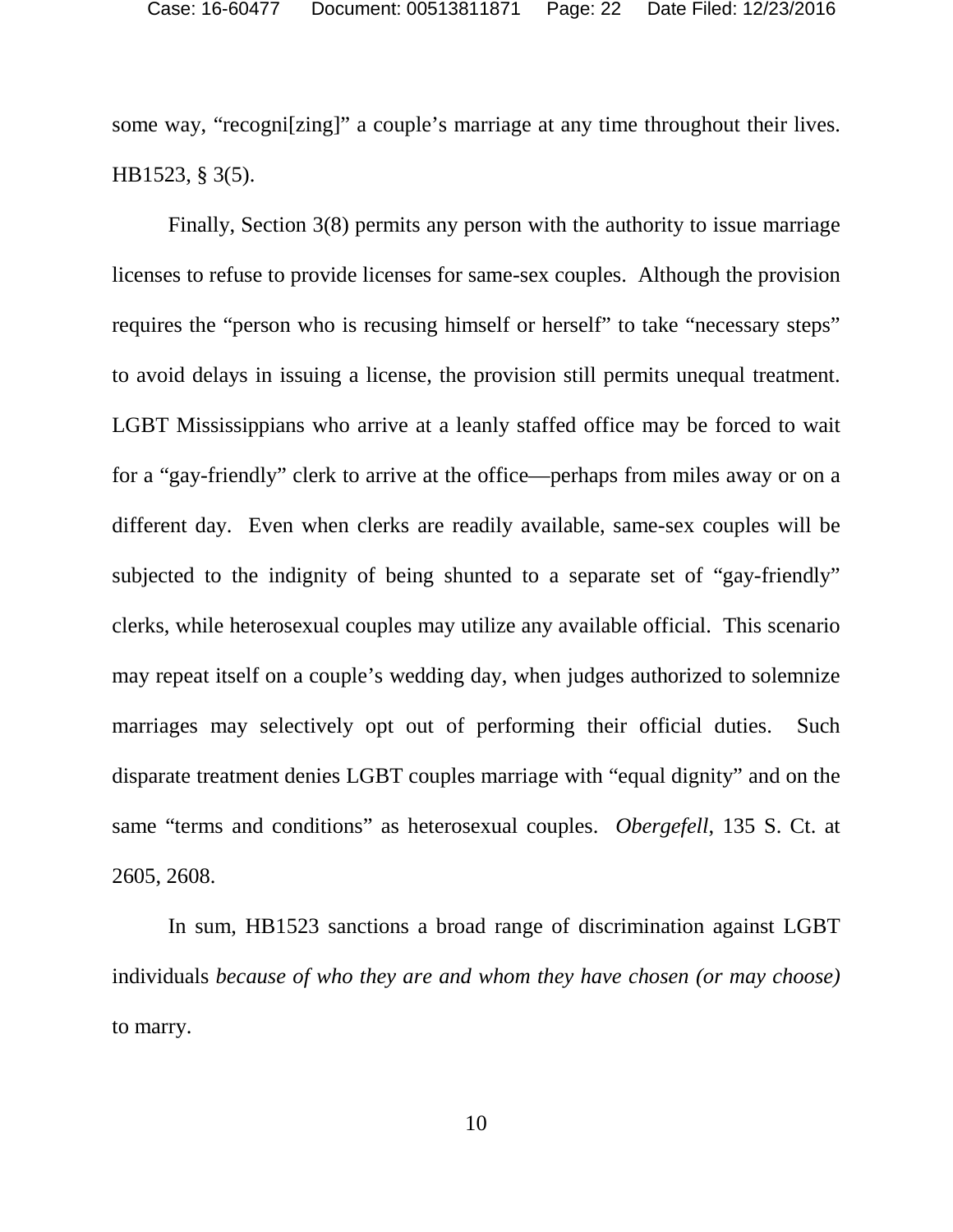#### <span id="page-22-4"></span><span id="page-22-1"></span>2. HB1523 Is a Radical Departure from Traditional Religious Protection Statutes.

<span id="page-22-0"></span>While laws protecting the exercise of religious beliefs are nothing new in Mississippi or elsewhere, HB1523 is unprecedented in its special protection of three specified religious beliefs at the expense of a particular group of citizens. Laws seeking to protect religious freedoms typically apply generally, without singling out specific beliefs or discovered groups. *E.g.*, Miss. Code Ann. § 11-61- 1 (state Religious Freedom Restoration Act ("RFRA") protects the right of general "religious exercise" and the "free exercise of religion"); 42 U.S.C. §§ 2000bb-2000bb-4 (1993) (same); Ind. Code § 34-13-9-1 to -11 (2015) (same); Ark. Code Ann. § 16-123-401 to -406 (2015) (same). HB1523 has no such general application; it only protects the three Section 2 Beliefs. *See* Barber et al. Appellees' Br. 5, 33.

<span id="page-22-3"></span><span id="page-22-2"></span>Further, religious freedom laws generally balance competing rights. While under the Mississippi RFRA the "[g]overnment should not substantially burden religious exercise without compelling justification," Miss. Code Ann. § 11-61- 1(2)(c), if there is any dispute, neither the person engaging in religious exercise nor the government automatically prevails. Not so under HB1523. The law is devoid of any consideration of countervailing rights or generally applicable state interests, such as child welfare or the ability of citizens to access state services without facing discrimination. HB1523 does not even acknowledge the *possibility* that the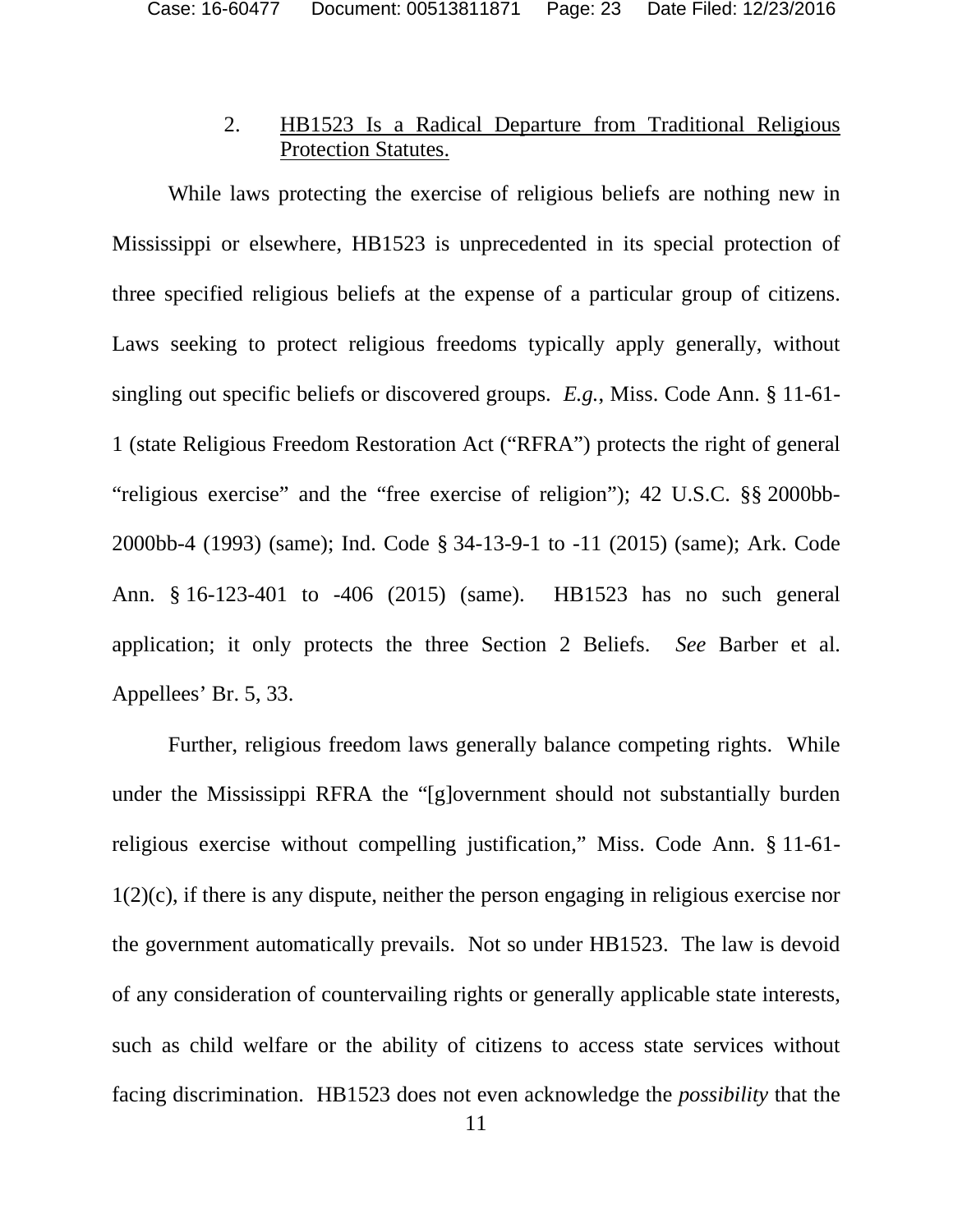government or LGBT individuals might have rights that conflict with the broad exercise of Section 2 Beliefs. LGBT individuals are thus left to bear the significant costs of another person's religious exercise. And under HB1523, which permits anyone to assert his or her Section 2 Beliefs as a defense in "any judicial or administrative proceeding," LGBT individuals must bear those costs with no recourse to the courts. HB1523, § 5.

#### 3. Appellants' Comparison of HB1523 to Existing Conscientious Objector Statutes is Inapposite and Misleading.

<span id="page-23-0"></span>Much of Appellants' brief turns on the claim that HB1523 is no different from the existing federal and state "conscientious objector" statutes that grant optout rights to individuals who oppose, for example, war, abortion or capital punishment. This analogy rests on a mischaracterization of HB1523. Existing conscientious objector statutes allow individuals to opt out of *certain activities* based on closely held convictions about *those activities*. By contrast, HB1523 permits individuals to opt out of providing a wide range of services to a *class of people*. The "objectors" under HB1523 do not object to marriage; they object to *gay or lesbian people* getting married. They do not object to adopting children; they object to *gay and lesbian people* adopting children. Appellants attach well over 300 pages of "conscience-protection" statutes to their brief. Not one of them draws the class-based distinction at the heart of HB1523.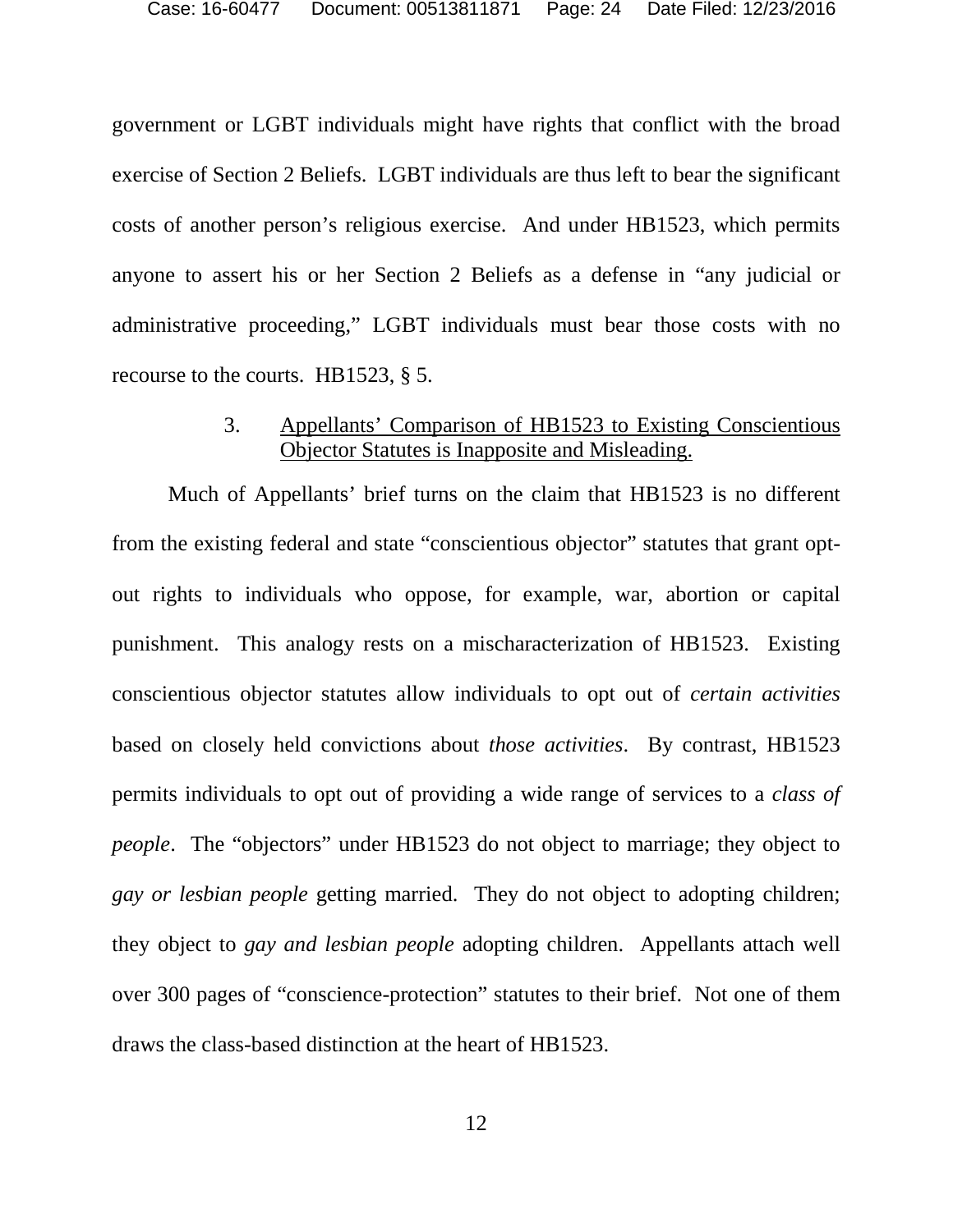Appellants accordingly attempt to characterize HB1523 as simply an opt-out for a narrow range of activities—such as the "solemnization" of marriage. But as discussed above, HB1523 extends well beyond performing a marriage and providing "marriage-related goods and services." It permits discrimination in the care of adoptive and foster children, housing, fertility treatments, and even dress codes in schools. Providing license to discriminate against someone seeking counseling, for example, because they married a same-sex partner does not simply accommodate a religious objection to *marriages* of same-sex couples; it improperly sanctions an objection to the lives of gay and lesbian *people*.

### <span id="page-24-0"></span>**II. THE DISTRICT COURT CORRECTLY HELD THAT PLAINTIFFS HAVE STANDING TO ADDRESS EQUAL PROTECTION VIOLATIONS.**

<span id="page-24-2"></span><span id="page-24-1"></span>HB1523 immediately curtails the rights afforded to LGBT Mississippians under existing law and denies them equal dignity before their government. Those injuries readily support standing. They are "concrete, particularized," and "actual or imminent." *Clapper v. Amnesty Int'l USA*, 133 S. Ct. 1138, 1147 (2013). The "substantial risk" of future injury to the Plaintiffs is directly traceable to HB1523 and Appellants' enforcement of the law's discriminatory provisions. *Susan B. Anthony List v. Driehaus*, 134 S. Ct. 2334, 2341 (2014) (citing *Clapper*, 133 S. Ct. at 1147). And only invalidation of the entire measure will redress the harm it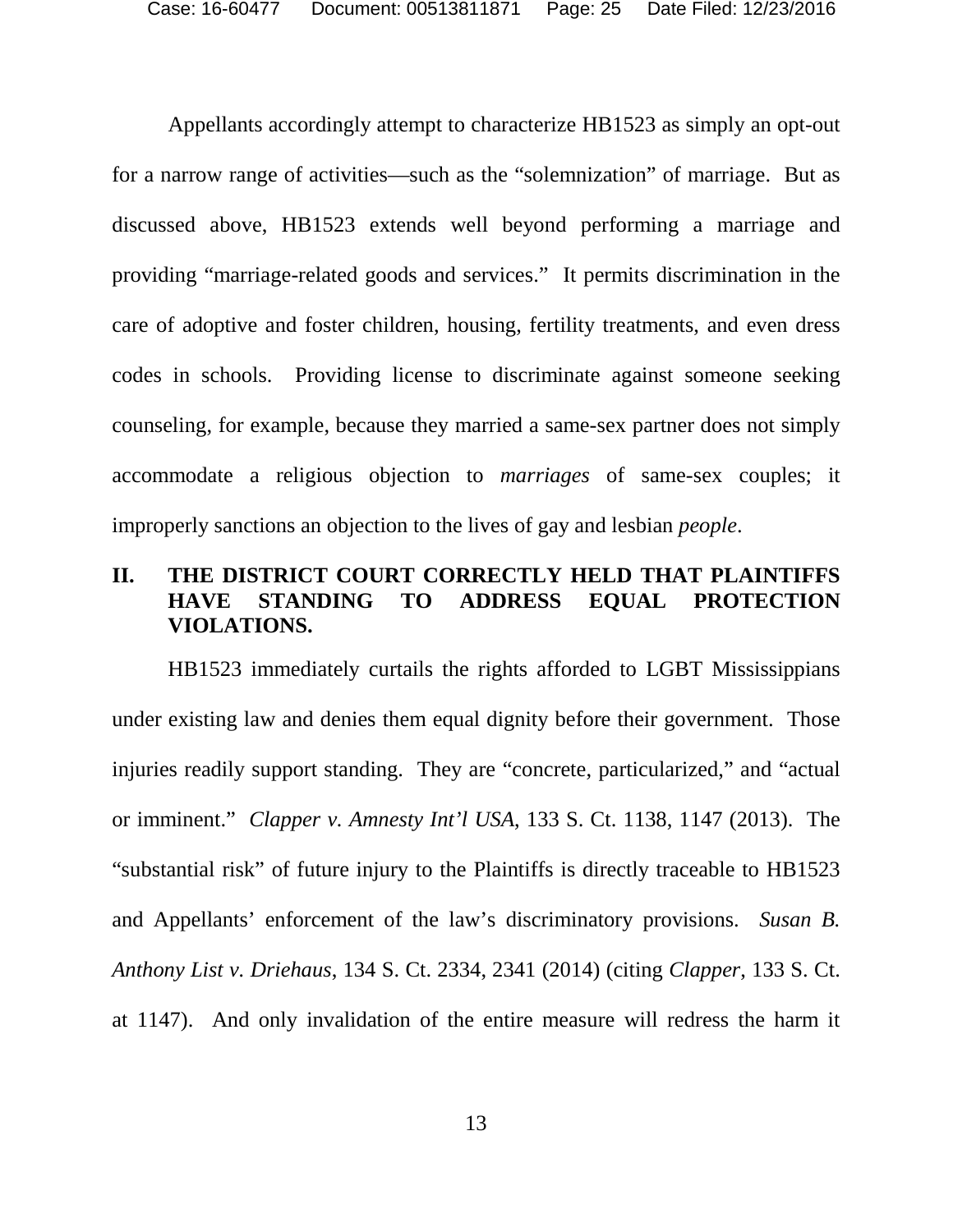inflicts. [7](#page-25-4) *See Lujan v. Defenders of Wildlife*, 504 U.S. 555, 560–61 (1992) (describing elements of standing).[8](#page-25-5)

## <span id="page-25-3"></span><span id="page-25-0"></span>**A. HB1523 Would Immediately Limit Rights and Benefits Currently Enjoyed by LGBT Mississippians.**

Appellants' argument against standing rests on the fiction that HB1523 has no impact on the rights of LGBT citizens, because Mississippi lacks a statewide law prohibiting discrimination on the basis of LGBT status. Appellants' Br. 19. But as the District Court correctly ruled, LGBT Mississippians already enjoy important rights and benefits that would be curtailed by HB1523, including both express protections and the requirement of equal protection of generally applicable laws.<sup>[9](#page-25-6)</sup>

<span id="page-25-4"></span> $<sup>7</sup>$  As Plaintiffs explain, Appellants' assertion that standing must be shown for each individual</sup> provision of Section 3 is irrelevant where Plaintiffs mount a facial challenge to Section 2, which dooms the statute as a whole. CSE Appellees' Br. 33; Barber et al. Appellees' Br. 13–14.

<span id="page-25-5"></span><sup>&</sup>lt;sup>8</sup> The district court correctly characterized Plaintiffs and other LGBT Mississippians as the "object" of HB1523, affording them a presumption of standing. *See Lujan*, 504 U.S. at 561–62 (observing that when the plaintiff is the object of the challenged government action, "there is ordinarily little question that the action . . . has caused him injury, and that a judgment preventing or requiring the action will redress it"). Though the statute purports to confer a benefit—namely, conscientious objector status—to one group of individuals, that benefit comes at the expense of Plaintiffs and their fellow LGBT Mississippians. That targeted group, singled out to bear the costs of another's religious objections, is the true object of this statute. *Cf. Christian Legal Soc'y*, 561 U.S. at 689 (permitting courts to scrutinize pretextual justifications to determine true target of a law or policy); *Bray v. Alexandria Women's Health Clinic*, 506 U.S. 263, 270 (1993) (observing that a "tax on wearing yarmulkes is a tax on Jews," even if such a tax purported to apply to conduct and not to a class of persons).

<span id="page-25-6"></span><span id="page-25-2"></span><span id="page-25-1"></span> $9$  Appellants' argument that the District Court applied a 12(b)(6) standard rather than a "clear showing" standard on the issue of standing is a red herring. *See* Appellants' Br. 13–14. The harms described in the sections that follow are abundantly clear from the record and the face of the statute itself.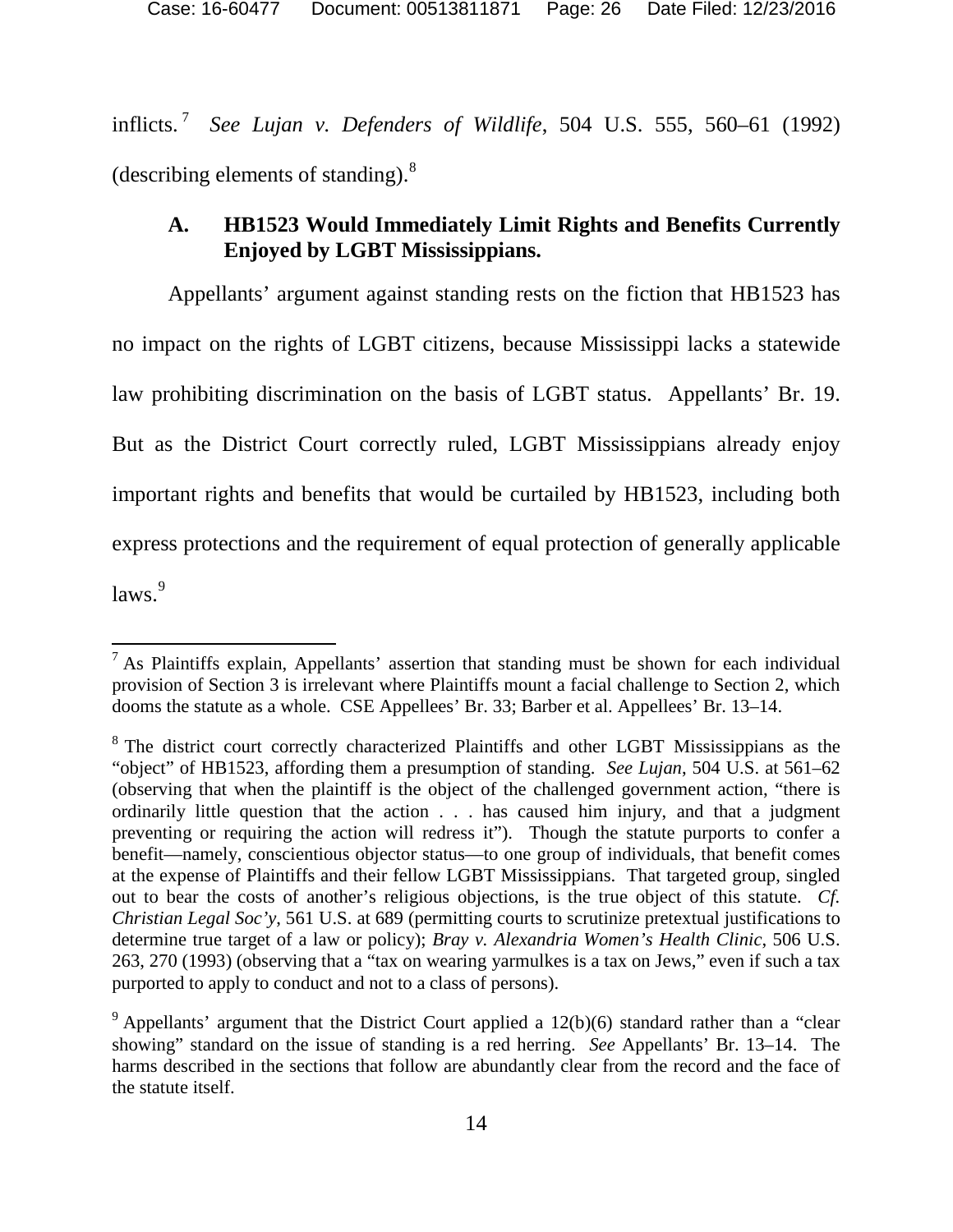<span id="page-26-1"></span><span id="page-26-0"></span>For example, the City of Jackson—the state's most populous city affirmatively protects by ordinance residents and visitors from discrimination on the basis of sexual orientation and gender identity (the "Ordinance"). ROA.16- 60477.254-55 (Jackson Mun. Code § 86-226). The Ordinance empowers the City to hear discrimination complaints and issue penalties and equitable relief. *Id.* § 86- 230. Plaintiff Katherine Elizabeth Day, a Jackson resident, and other LGBT residents are protected by this Ordinance in all aspects of their work and daily life. *See* ROA.16-60477.220, ¶ 1. More than 30,000 students and employees in the Jackson Public Schools are likewise protected by policies prohibiting discrimination on the basis of gender identity or sexual orientation. Jackson Public Schools, Parent and Student Handbook with the Code of Conduct 2016-2017, at 16, 19, 43.

<span id="page-26-3"></span><span id="page-26-2"></span>Students and employees of universities in Mississippi likewise enjoy protections under institutional antidiscrimination policies. ROA.16-60477.258-62 (Univ. of S. Miss. Antidiscrimination Policy); *see also* Univ. of Miss., *Non-Discrimination and Complaint Procedure* (2016) (setting forth procedures for individuals to "seek relief" against discrimination based on sexual orientation, or gender identity or expression). Similarly, healthcare institutions, including staterun hospitals, maintain institutional policies against discrimination on the basis of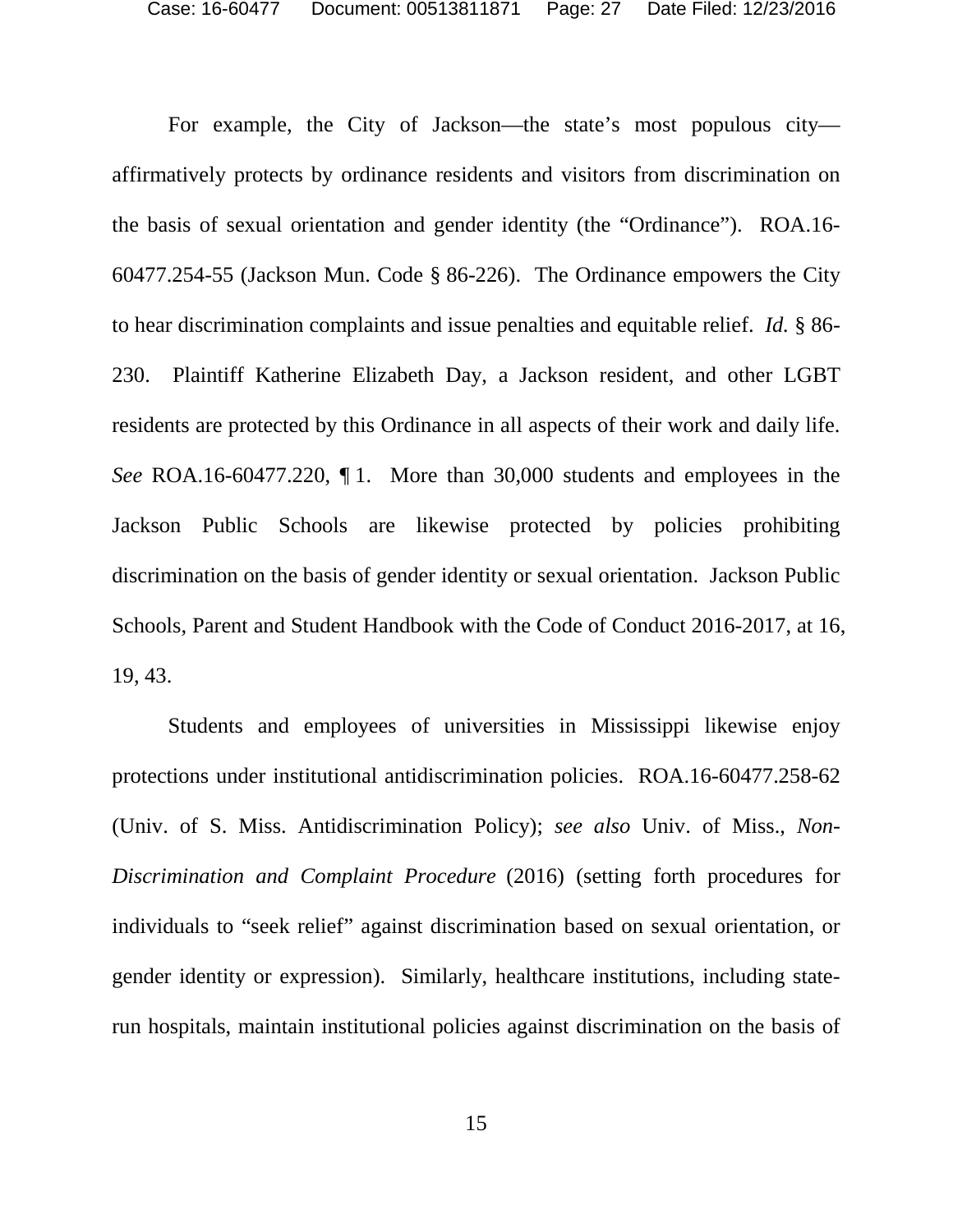<span id="page-27-1"></span>sexual orientation or gender identity or expression and provide mechanisms for addressing grievances. *See, e.g.*, Miss. State Hosp., *Notice of Nondiscrimination*.

HB1523 directly limits the rights conferred by all those antidiscrimination measures by providing holders of Section 2 Beliefs a "defense in any judicial or administrative proceeding without regard to whether the proceeding is brought by or in the name of the state government, any private person or any other party." HB1523, § 5(1). In other words, if a city, institution, or LGBT person attempted to enforce any of these antidiscrimination protections through legal or administrative action, the alleged violator would enjoy an absolute defense. Moreover, that individual could *bring a counterclaim* under Sections 5 and 6 against the victim who tried to vindicate his or her right to nondiscrimination. *Id.* §§ 5–6, 9(2)(d). HB1523 thus prevents LGBT citizens from exercising their existing rights, while bestowing a cause of action on those, and only those, who hold Section 2 Beliefs. *Cf. Romer*, 517 U.S. at 627 (striking down Colorado's Amendment 2 in part because it "withdraws from homosexuals, but no others, specific legal protection from the injuries caused by discrimination"). That harm plainly supports standing. *See Ne. Fla. Chapter of the Associated Gen. Contractors of Am. v. City of Jacksonville*, 508 U.S. 656, 666 (1993).

<span id="page-27-0"></span>Contrary to Appellants' suggestion, Plaintiffs need not show that they have existing claims affected by HB1523, or that those particular claims would succeed.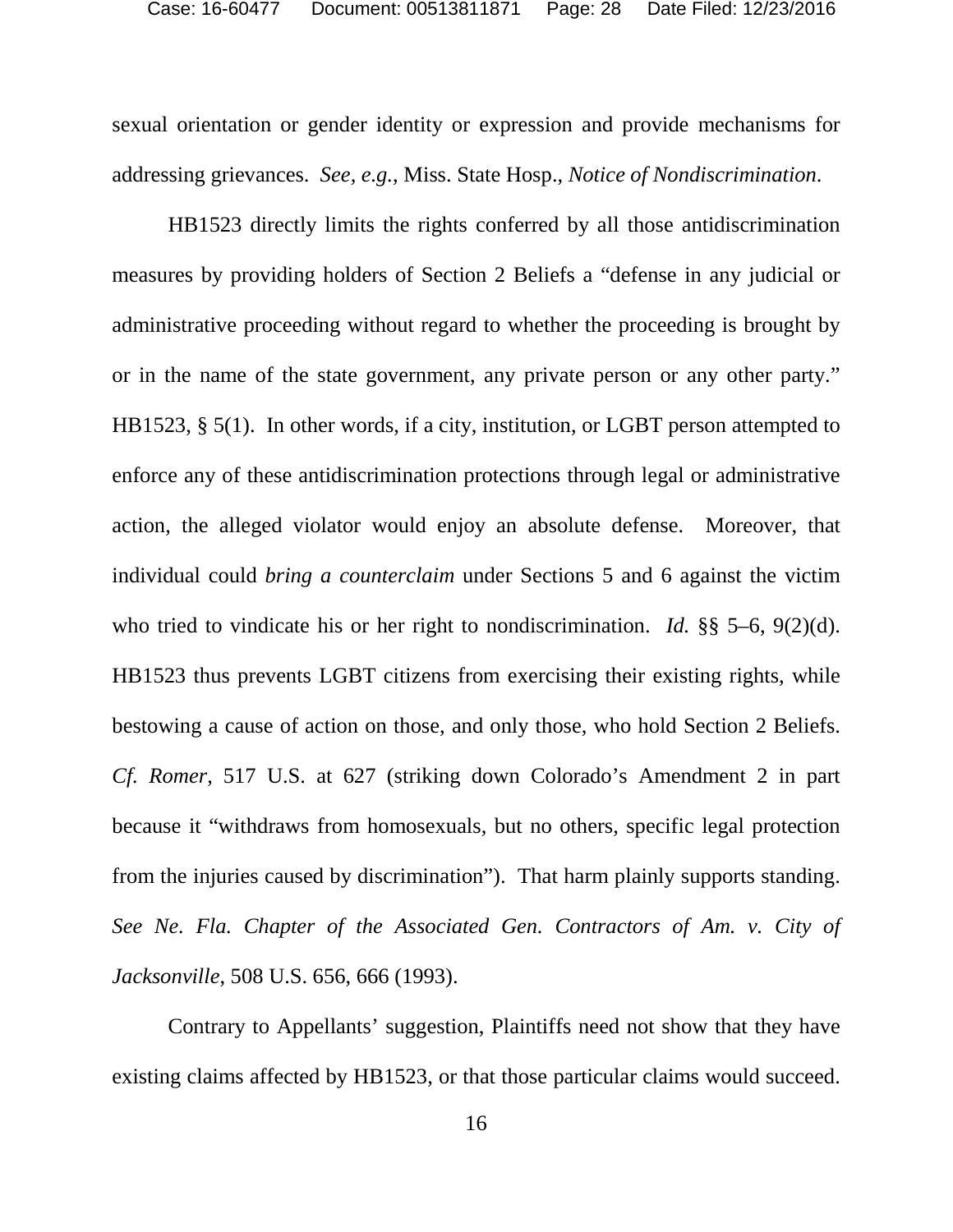<span id="page-28-4"></span><span id="page-28-3"></span><span id="page-28-1"></span>The injury-in-fact is "the imposition of the barrier" to bringing those claims forward, not the "ultimate ability to obtain the benefit" itself. *Id.*; *see also Adarand Constructors, Inc. v. Pena*, 515 U.S. 200, 211–12 (1995) (plaintiff need not show that he would receive contract but for the challenged program; inability to compete on equal footing is enough); *Regents of Univ. of Calif. v. Bakke*, 438 U.S. 265, 280 n.14 (1978) (medical school applicant need not show certainty of admission, where school had erected a barrier that prevented him from competing for all 100 places in the class). Here, Section 5 of HB1523 erects a wall between Plaintiffs and administrative, judicial, or executive remedies to enforce their rights. That immediate infringement is sufficient injury-in-fact to support standing. The Court need look no further to find standing here.

#### <span id="page-28-0"></span>**B. HB1523 Inflicts a Concrete Injury by Endorsing Unequal Treatment of LGBT Mississippians Based on Their Status.**

<span id="page-28-5"></span><span id="page-28-2"></span>In addition to the limits on LGBT citizen's rights under ordinances, policies and the common law, HB1523 imposes a government-sanctioned badge of inferiority on the state's LGBT citizens. That "badge of inequality and stigmatization" is "a cognizable harm in and of itself providing grounds for standing." *Moore v. U.S. Dep't of Agric. on Behalf of Farmers Home Admin.*, 993 F.2d 1222, 1224 (5th Cir. 1993); *see also Walker v. City of Memphis*, 169 F.3d 973, 980 (5th Cir. 1999) (classification of homeowners by race is "an injury in and of itself"). Indeed, the Supreme Court has long recognized that non-economic harm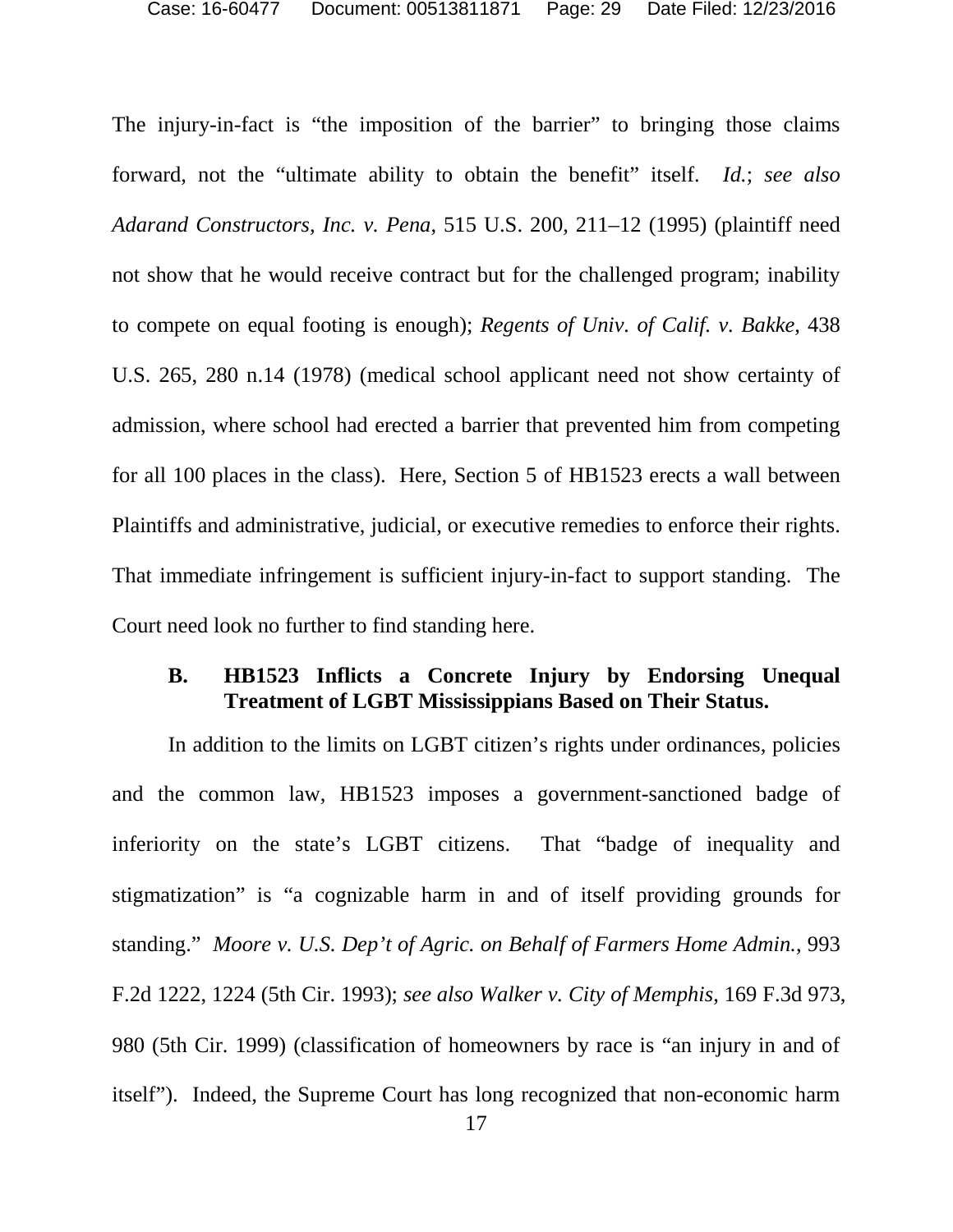<span id="page-29-1"></span>is sufficient to support standing where it directly impacts plaintiffs. *See Heckler v. Mathews*, 465 U.S. 728, 739–40 (1984) (finding injury requirement satisfied where the government denied equal treatment to individuals "solely because of their membership in a disfavored group"); *Valley Forge Christian Coll. v. Ams. United for the Separation of Church & State, Inc.*, 454 U.S. 464, 486 (1982).

<span id="page-29-4"></span><span id="page-29-3"></span><span id="page-29-2"></span><span id="page-29-0"></span>Here, there is no question that the alleged injury affects Plaintiffs in a "personal and individual way." *Lujan*, 504 U.S. at 560 n.21. Appellants characterize Plaintiffs as passive observers claiming nothing more than vague offense at the state's enactment of HB1523. But Appellants fail to acknowledge that these Mississippi plaintiffs are directly impacted by this Mississippi statute—a connection absent from the cases on which Appellants rely. *See* Appellants' Br. 17–18. In *Allen v. Wright*, for instance, the plaintiffs failed to demonstrate any personal connection to the stigmatizing effects of the IRS's failure to revoke the non-profit status of schools in another state not attended by plaintiffs or their children. 468 U.S. 737, 755–56 (1984).Similarly, in *Valley Forge*, the plaintiffs lived in Maryland and Virginia and could not show any personal impact from the transfer of land in Pennsylvania to a religious institution. 454 U.S. at 487. But here, Plaintiffs have not "roam[ed] the country in search of governmental wrongdoing." *Id*. The "source and situs" of Plaintiffs' injury is their home, Mississippi. *Cf. Smith v. City of Cleveland Heights*, 760 F.2d 720, 722–23 (6th Cir.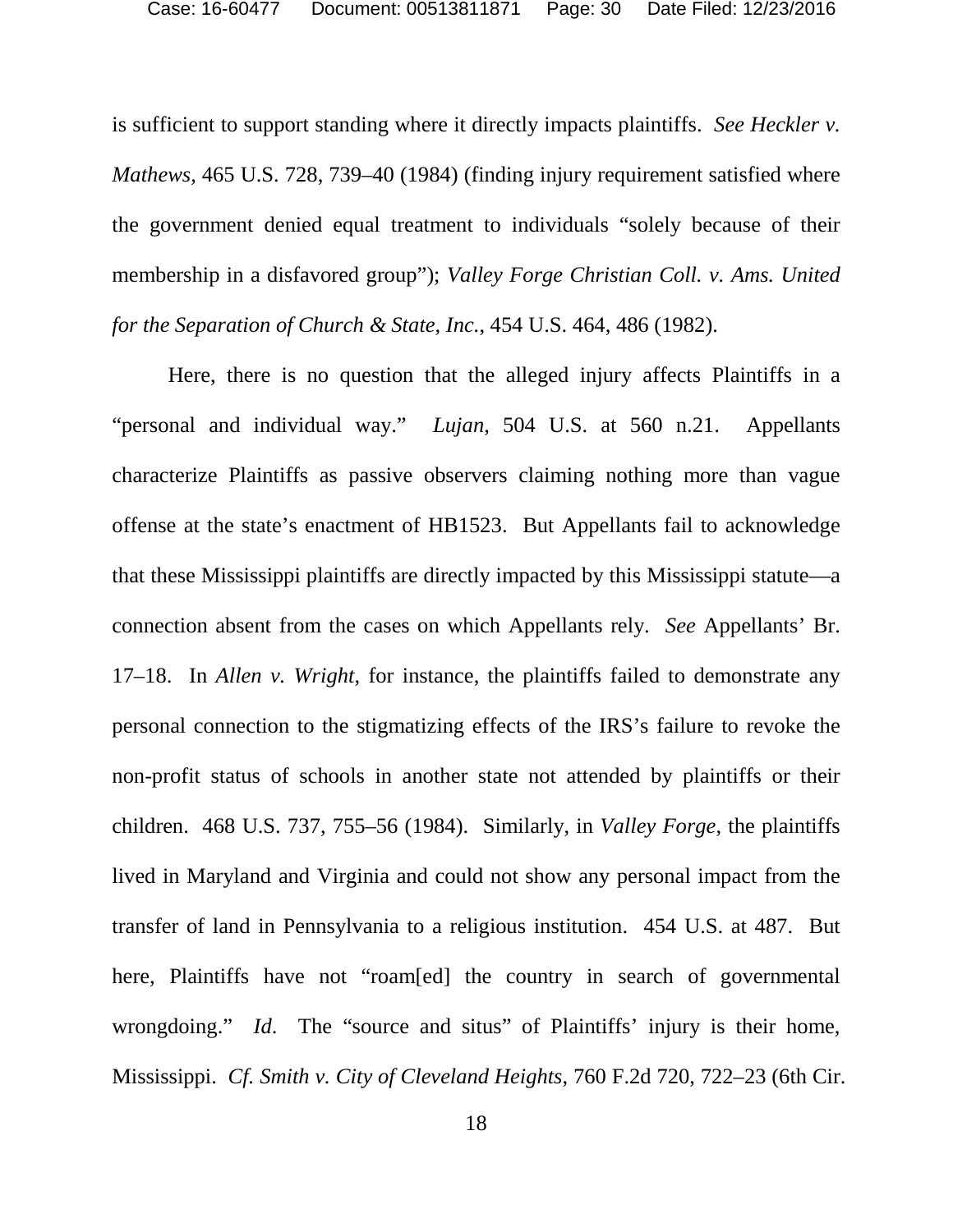1985) (finding plaintiff's allegations that city policies "stigmatize him as an inferior member of the community in which he lives" sufficient to support standing).

<span id="page-30-3"></span><span id="page-30-2"></span><span id="page-30-1"></span><span id="page-30-0"></span>Indeed, HB1523 touches upon the foundational aspects of Plaintiffs' lives, from marriage to physiological care to forming a family with children to facing humiliation in ordinary encounters with public employees. *See Bostic v. Schaefer*, 760 F.3d 352, 372 (4th Cir. 2014) (where Virginia law did not recognize lesbian couple's California marriage, plaintiffs suffered "[s]tigmatic injury" and discriminatory treatment "sufficient to satisfy standing's injury requirement" (citing *Allen*, 468 U.S. at 757 n.22)). Under HB1523, the state of Mississippi would force its LGBT citizens to run a gauntlet, enduring state-protected discrimination with no recourse. That experience has a direct effect on psychological, physical, social, and economic well-being. *See* Am. Psychological Ass'n, *Sexual Orientation & Marriage* (July 28 & 30, 2004); Ctrs. for Disease Control and Prevention, *Stigma and Discrimination* (Mar. 3, 2011); David M. Frost et al., *Minority Stress and Physical Health Among Sexual Minority Individuals*, 38 J. of Behavioral Med. 1, 1 (2015). At very least, it directly "interferes with [Plaintiffs'] lives in a concrete and personal way," satisfying the standard for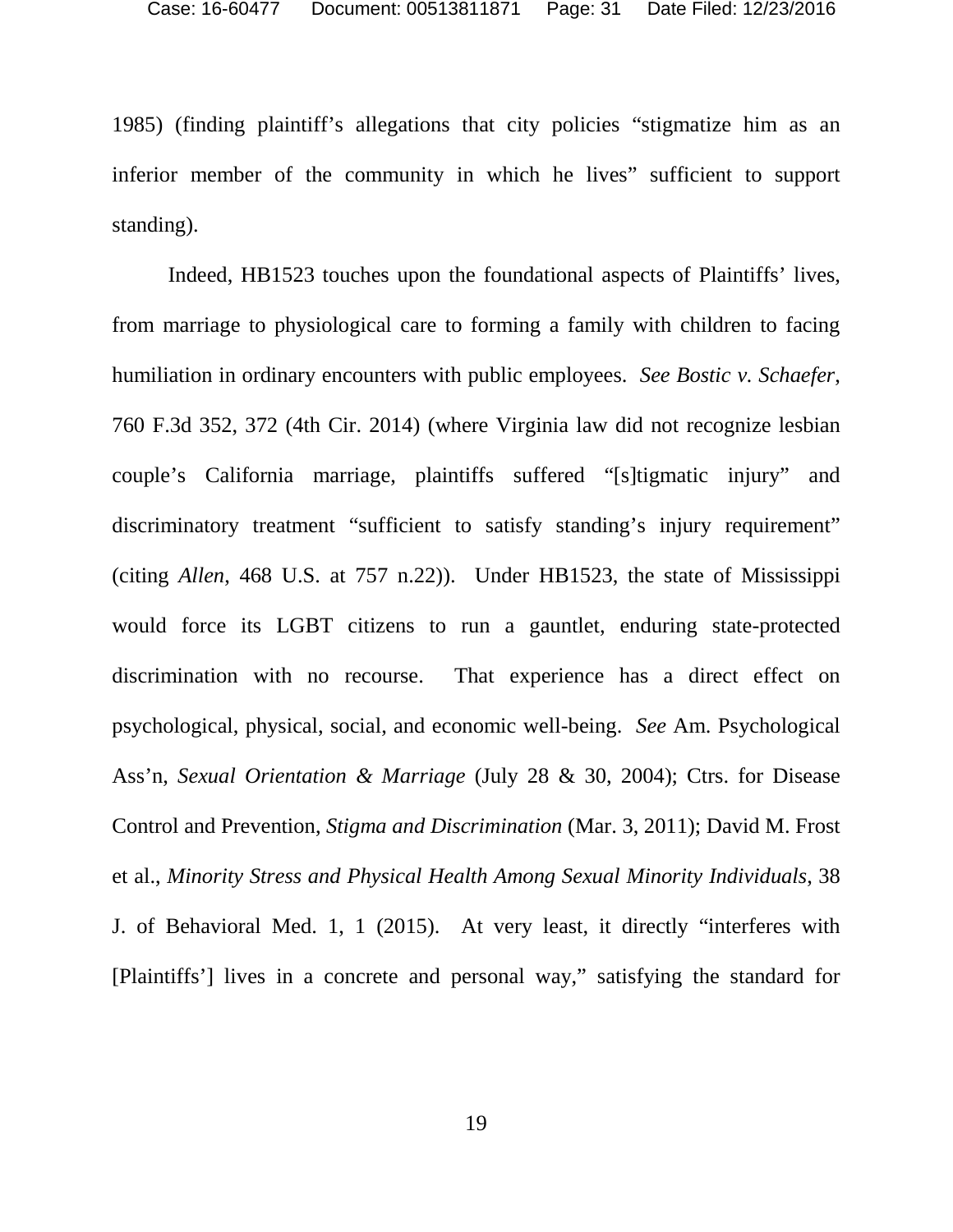<span id="page-31-0"></span>injury.[10](#page-31-3) *Duarte ex rel. Duarte v. City of Lewisville, Tex.*, 759 F.3d 514, 519 (5th Cir. 2014).

<span id="page-31-2"></span>Appellants nonetheless assert that, to establish "imminent" harm, each Plaintiff must show that third parties *will* discriminate them, and that those parties *will* invoke HB1523 as a defense to such discriminatory treatment. Appellants' Br. 18–19. Not so. This Court has ruled that discriminatory treatment by the government constitutes a sufficiently imminent injury to confer standing, whether or not a plaintiff will "sustain an actual or more palpable injury as a result of the unequal treatment under law or regulation." *Time Warner Cable, Inc. v. Hudson*, 667 F.3d 630, 636 (5th Cir. 2012). Similarly, Appellants argue that any harm caused by Section 3(8) is speculative, because HB1523 requires that clerks who refuse to issue licenses to LGBT couples take steps to avoid delays. That argument misses the forest for the trees. The existence of a two-track system of government—where LGBT Mississippians are told to wait for the "gay-friendly" clerk (who may or may not be readily available in small offices), while their fellow citizens enjoy unrestricted service from all public employees—imposes a harm in itself. Even supposing the service provided was somehow seamless, the law

<span id="page-31-3"></span><span id="page-31-1"></span><sup>10</sup> Appellants' comparison to the "concerned bystanders" in *Hollingsworth v. Perry*, 133 S. Ct. 2652, 2663 (2013), accordingly fails. The *Hollingsworth* petitioners were supporters of Proposition 8 who intervened in the district court action reviewing the law's constitutionality. *Id.* at 2662. Those intervenors lacked standing because their interest in the statute rested solely on their political interest in its enactment. *Id.* By contrast, Plaintiffs' interest in HB1523 lies in its direct and consequential impact on Plaintiffs' lives.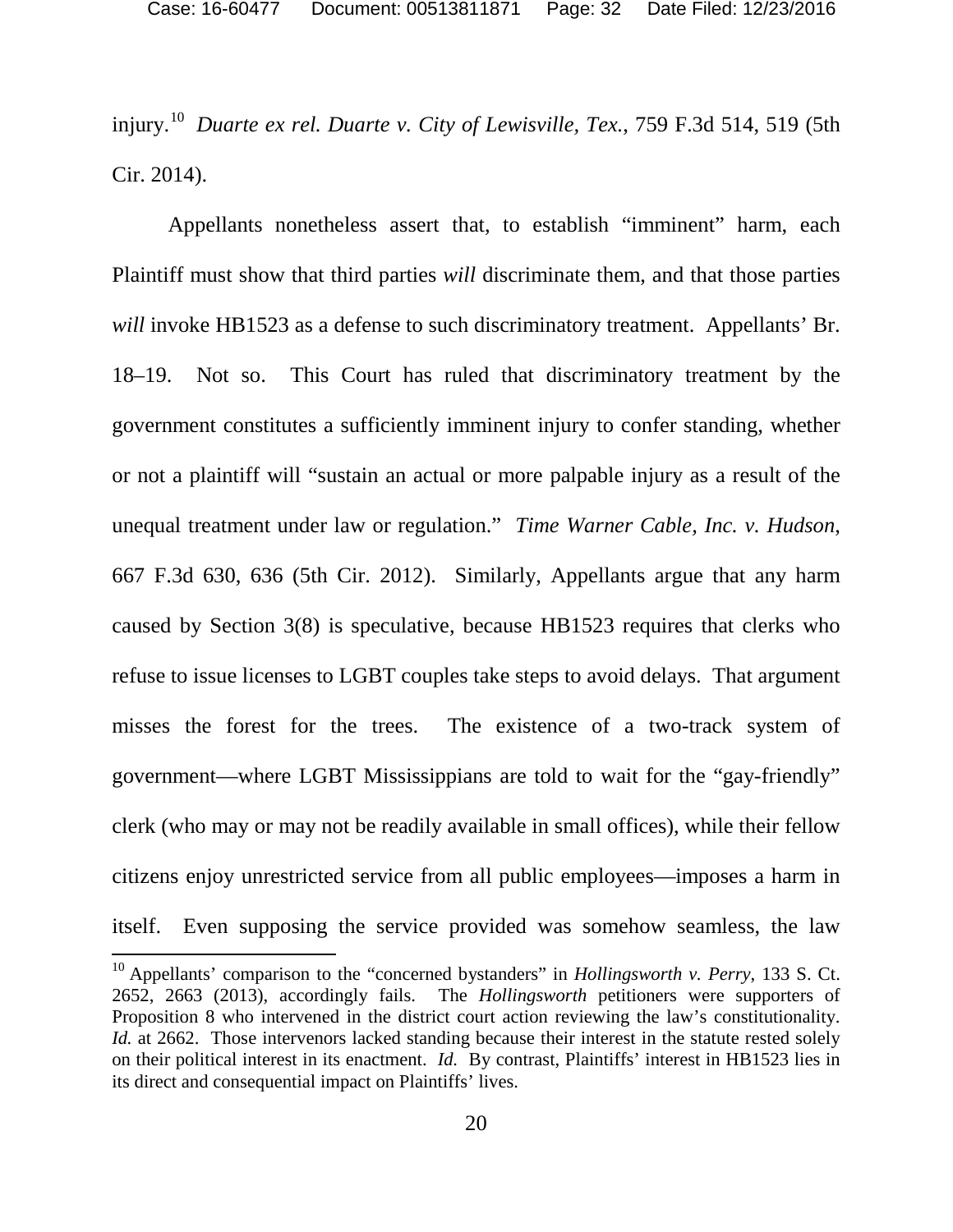<span id="page-32-2"></span>imposes an impermissible stigma on LGBT persons by codifying sexual orientation as a permissible basis for differential treatment by the government. Such separate treatment is not marriage "on the same terms and conditions" as non-LGBT couples, and cannot be reconciled with *Obergefell*'s demand that LGBT persons receive "equal dignity in the eyes of the law." 135 S. Ct. at 2608; *cf. Windsor*, 133 S. Ct. at 2693 (holding that a ban on federal recognition of marriage for same-sex couples "impose[d] a disadvantage, a separate status, and so a stigma" upon married same-sex couples); *Heart of Atlanta Motel v. United States*, 379 U.S. 241, 292 (1964) ("Discrimination is not simply dollars and cents, hamburgers and movies; it is the humiliation, frustration, and embarrassment that a person must surely feel when he is told that he is unacceptable as a member of the public because of his race or color." (Goldberg, J., concurring)).

#### <span id="page-32-1"></span><span id="page-32-0"></span>**C. Plaintiffs' Injuries Are Fairly Traceable to HB1523's Enactment, and Invalidating HB1523 Would Redress Those Injuries In Full.**

Appellants attempt to minimize the negative impact of HB1523 by suggesting that third parties may discriminate against Plaintiffs even in the absence of HB1523. But under HB1523, LGBT persons would be stripped of the ability to assert their rights to equal treatment under existing ordinances, policies, and the common law. They would have no access to HB1523's exclusive cause of action, which is available only to those who wish to discriminate against LGBT individuals. And on its face, HB1523 puts LGBT Mississippians into a uniquely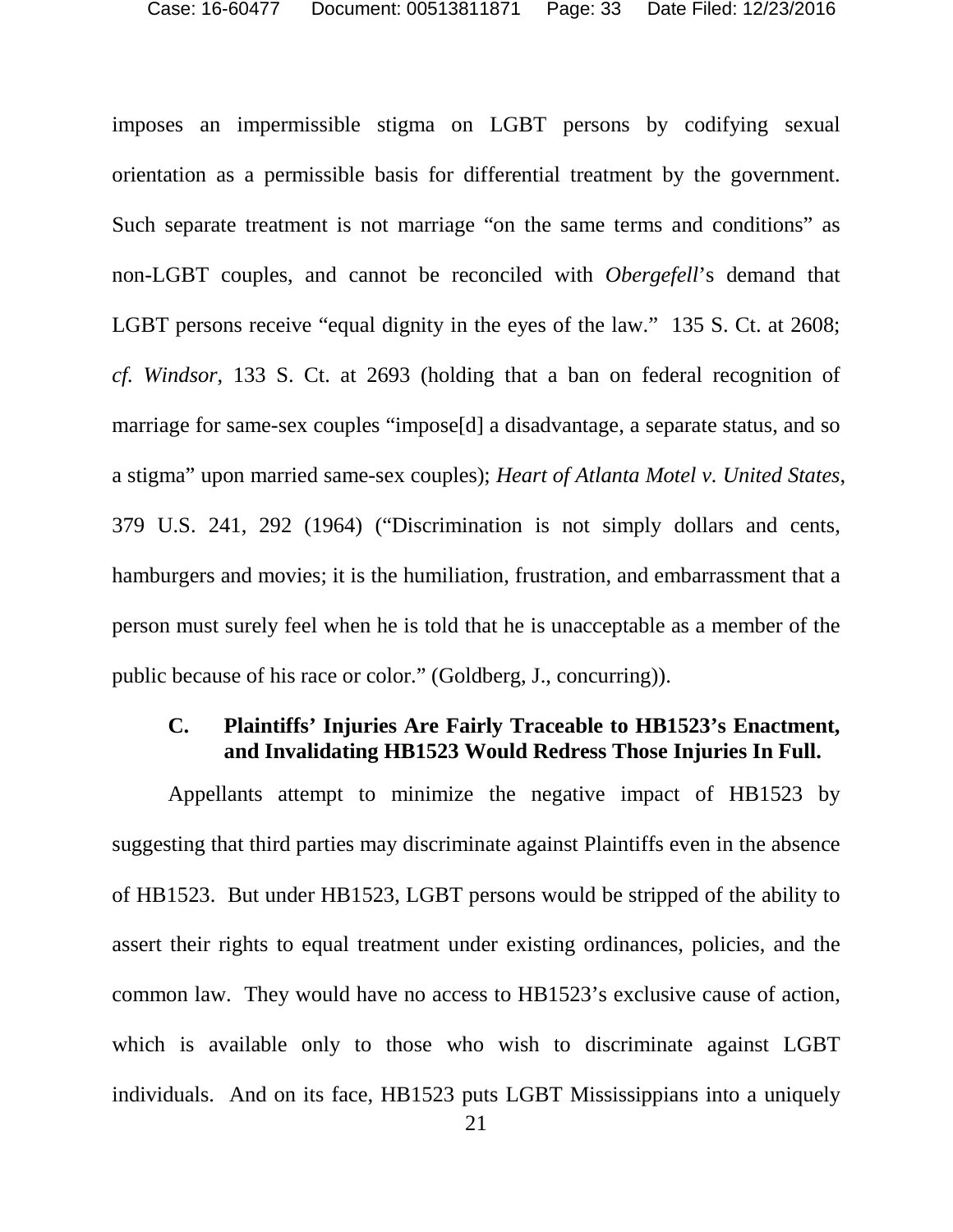disfavored class of persons, subjecting them to official stigma and marking them with an official badge of inferiority.<sup>[11](#page-33-4)</sup> Those harms are directly traceable to Defendants' enforcement of the challenged statute. *See Romer*, 517 U.S. at 632; *Croft v. Governor of Texas*, 562 F.3d 735, 746 (5th Cir. 2009).

<span id="page-33-3"></span><span id="page-33-2"></span>Enjoinment of the statute will redress those harms. An injunction would leave intact existing antidiscrimination measures and generally applicable protections for all Mississippians and reverse HB1523's declaration that LGBT Mississippians are acceptable targets of discrimination. *Cf. City of Cleveland Heights*, 760 F.2d at 724 (finding redressability satisfied where injunctive relief would "remove the official implementation" of the discriminatory government action, thereby "eras[ing] the source of [the plaintiff's] stigmatic injury").

## <span id="page-33-0"></span>**III. THE DISTRICT COURT CORRECTLY HELD THAT HB1523 VIOLATES THE EQUAL PROTECTION CLAUSE UNDER ANY LEVEL OF SCRUTINY.**

Equal protection requires "*equal*" protection, not just the protection a governing majority may prefer. "The guaranty of equal protection of the laws is a pledge of the protection of equal laws." *Romer*, 517 U.S. at 633–34 (internal quotations omitted).

<span id="page-33-4"></span><span id="page-33-1"></span> $11$  The immediate, concrete harms articulated by Plaintiffs here are nothing like the harms alleged in *Clapper*, 133 S. Ct. 1138. Those harms depended on a speculative, five-step causal chain. *Id.* at 1148. Here, HB1523 has the immediate and direct effect of removing equal protection from LGBT people, depriving them of previously existing rights, and subjecting them to governmentimposed stigma and denial of equal dignity.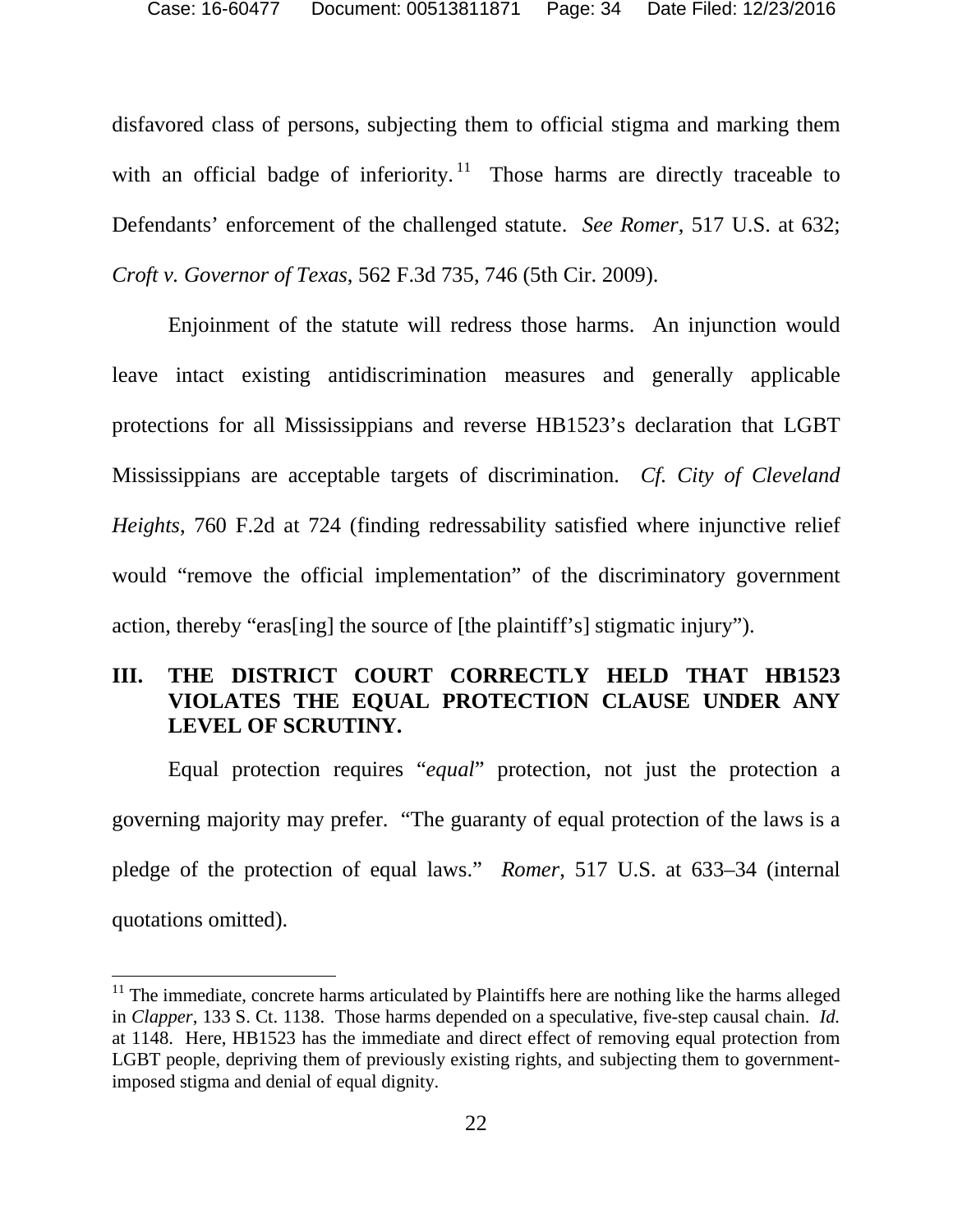<span id="page-34-4"></span>HB1523 turns that principle on its head. After *Obergefell*, the Mississippi legislature promptly empowered individual government and private actors to discriminate against LGBT individuals and attempted to resurrect the State's overturned ban on marriage as a "protected belief." *Compare* Miss. Const. § 263A ("Marriage . . . may be valid . . . only between a man and a woman."), *abrogated by Obergefell*, 135 S. Ct. 2607, *with* HB1523, § 2 ("Marriage is or should be recognized as the union of one man and one woman"). While the State claims that HB1523 merely protects the religious liberty of people who hold Section 2 Beliefs, Appellants' Br. 38, in fact, it selectively endows people holding those favored beliefs with absolute legal rights and protections, at the direct expense of LGBT citizens as a class. That is the antithesis of an "equal law[]."

#### **A. The Court Should Apply Heightened Scrutiny.**

<span id="page-34-0"></span>Heightened scrutiny is appropriate where a challenged law "infringes fundamental constitutional rights" or "proceeds along suspect lines." *FCC v. Beach Commc'ns, Inc.*, 508 U.S. 307, 313 (1993). HB1523 qualifies under both categories: it violates LGBT citizens' fundamental rights to marriage and personal autonomy and discriminates based on suspect classifications.

#### <span id="page-34-3"></span><span id="page-34-2"></span>1. **HB1523 Substantially Burdens Fundamental Rights.**

<span id="page-34-1"></span>A law that "significantly interferes" with the fundamental right of marriage warrants close scrutiny. *Zablocki v. Redhail*, 434 U.S. 374, 383 (1978); *see also*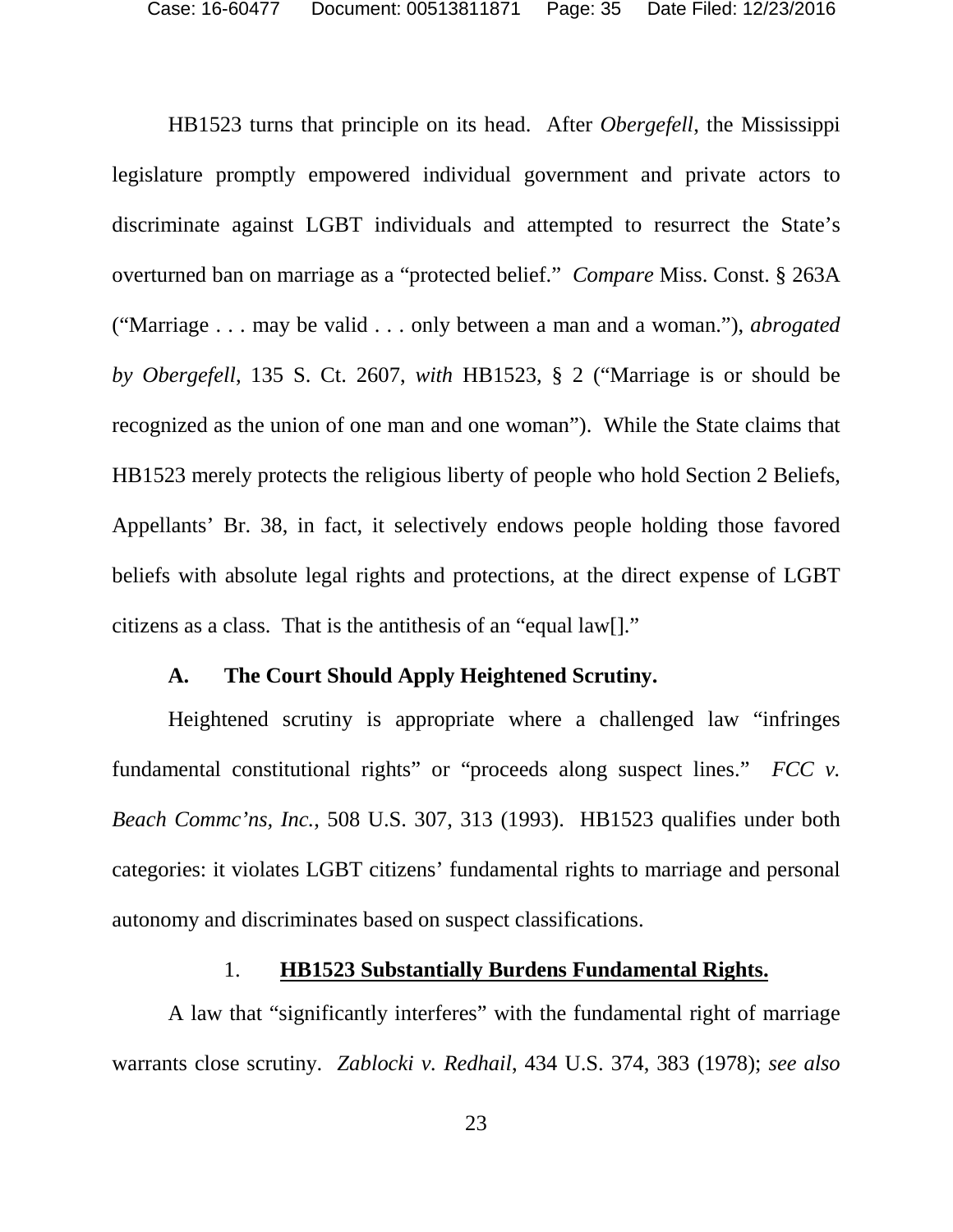*Obergefell*, 135 S. Ct. at 2599 (recognizing that "marriage is fundamental under the Constitution"). HB1523 plainly meets this requirement.

<span id="page-35-0"></span>A marriage consists of much more than the ability to obtain a marriage license. It includes a suite of legal rights, protections, and recognition. *See Windsor*, 133 S. Ct. at 2693–94. Marriage rests on respect for "individual autonomy," "support[ing] a two-person union," and "safeguard[ing] children and families," and is a "keystone of our social order." *Obergefell*, 135 S. Ct. at 2599– 01. Yet under HB1523, an LGBT couple's lawful marriage vacillates between "valid and enforceable" and "devoid of legal meaning," based solely on the beliefs of the government or private party with whom they are interacting. HB1523 authorizes government employees, individuals, and organizations to treat the marriages of same-sex couples as non-existent for the purpose of adopting or fostering children, receiving counseling, or accessing fertility services, even though *Obergefell* identified the right to "marry, establish a home and bring up children" as a central part of the liberty it upheld. 135 S. Ct. at 2600 (internal quotations omitted). In placing the state's stamp of approval on discomfort about "recogniz[ing]" a same-sex couple's marriage, HB1523 denies married same-sex couples and their families the certainty and protections that marriage affords to all other married couples as a "keystone" of our society. *See Obergefell*, 135 S. Ct. at 2601, 2608; *Windsor*, 133 S. Ct. at 2693–96 (holding unconstitutional a federal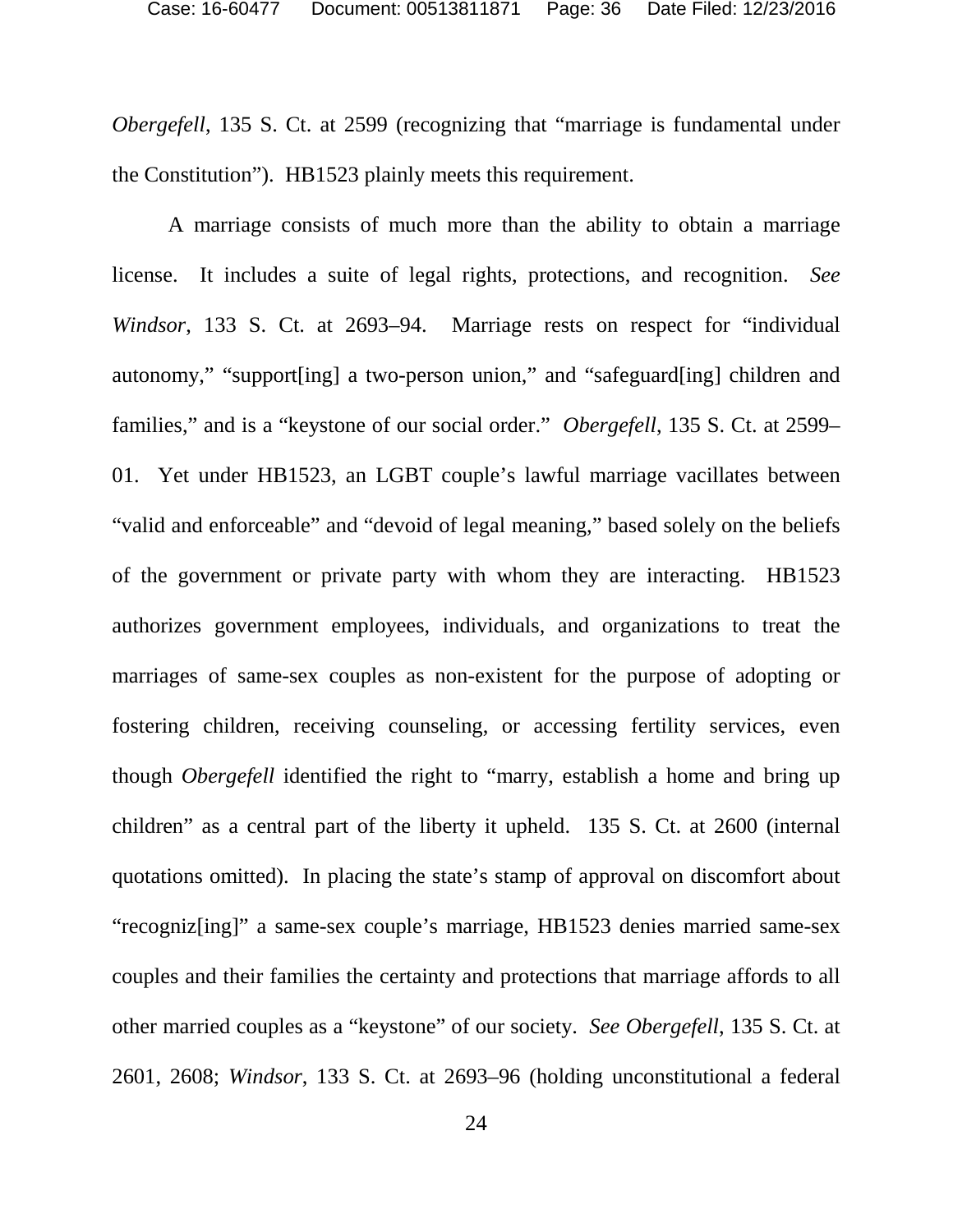statute's treatment of same-sex couples' marriages as "second-class marriages"). Fatally, that two-tiered treatment fails to recognize the marriage of same-sex couples "on the same terms and conditions as opposite-sex couples." *Obergefell*, 135 S. Ct. at 2605, 2607.

<span id="page-36-3"></span>HB1523's disregard for the existence of transgender individuals and the attendant discrimination against such persons likewise merits heightened scrutiny. The Fourteenth Amendment protects the fundamental rights of individual dignity and autonomy, including the intimate decisions that define personal identity. *See Obergefell*, 135 S. Ct. at 2593; *Lawrence*, 539 U.S. at 574; *Latta v. Otter*, 771 F.3d 456, 464 n.4 (9th Cir. 2014) (holding that "[s]exual orientation and sexual identity are immutable" and "fundamental to one's identity" (internal quotations omitted)). Gender identity and expression plainly fall within that category.

#### <span id="page-36-2"></span><span id="page-36-1"></span>2. **LGBT Status Is a Suspect or Quasi-Suspect Classification.**

<span id="page-36-0"></span>Heightened scrutiny is also warranted here because HB1523 relies on suspect classifications. Although the Supreme Court has not expressly ruled on the appropriate level of scrutiny for laws impacting LGBT citizens, it has recognized that LGBT individuals meet all four hallmarks of suspect or quasi-suspect status: (1) a long and undisputed history of discrimination; (2) ability to contribute fruitfully to society; (3) immutable characteristics; and (4) minority status. *See Obergefell*, 135 S. Ct. at 2594–04.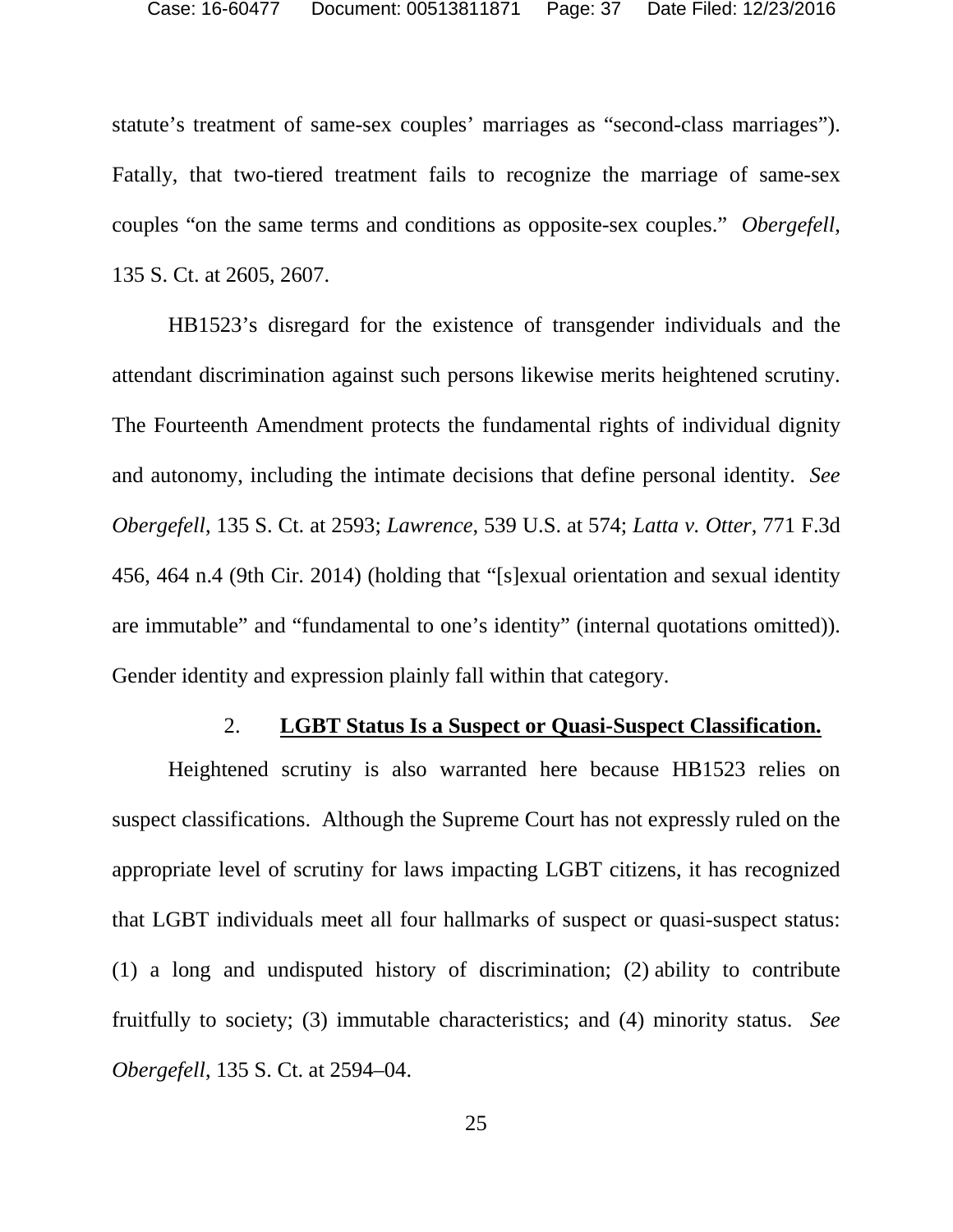<span id="page-37-10"></span><span id="page-37-7"></span><span id="page-37-2"></span>It is unsurprising, then, that at least three U.S. Circuit Courts have applied heightened scrutiny to equal-protection claims involving sexual orientation. *See Baskin v. Bogan*, 766 F.3d 648, 654 (7th Cir.), *cert. denied*, 135 S. Ct. 316 (2014); *SmithKline Beecham Corp. v. Abbott Labs.*, 740 F.3d 471, 481 (9th Cir. 2014); *Windsor v. United States*, 699 F.3d 169, 181–82 (2d Cir. 2012), *aff'd*, 133 S. Ct. 2675 (2013). For the same reasons, courts have found that classifications based on gender-identity also warrant heightened scrutiny. *See, e.g.*, *Adkins v. City of New York*, 143 F. Supp. 3d 134, 140 (S.D.N.Y. Nov. 16, 2015); *Glenn v. Brumby*, 663 F.3d 1312, 1315–16 (11th Cir. 2011); *Smith v. City of Salem*, 378 F.3d 566, 576– 78 (6th Cir. 2004). The Court should likewise apply heightened scrutiny here.

#### <span id="page-37-9"></span><span id="page-37-8"></span><span id="page-37-6"></span><span id="page-37-5"></span><span id="page-37-4"></span><span id="page-37-3"></span><span id="page-37-1"></span>**B. HB1523 Fails Any Level of Review.**

<span id="page-37-0"></span>Rational basis review requires that (1) legislation be enacted for a legitimate purpose and (2) the means for a chosen classification be logically and plausibly related to that purpose. *Romer*, 517 U.S. at 631–32; *City of Cleburne v. Cleburne Living Ctr.*, 473 U.S. 432, 446 (1985); *St. Joseph Abbey v. Castille*, 712 F.3d 215, 221 (5th Cir. 2013). In assessing legitimacy, courts also look to whether classifications are premised on a "tradition of disfavor," *Cleburne*, 473 U.S. at 453 n.6 (Stevens, J., concurring), as well as "negative attitude[s]," or a "bare . . . desire to harm a politically unpopular group." *Id.* at 448, 450; *Windsor*, 133 S. Ct. at 2693 (internal quotation omitted).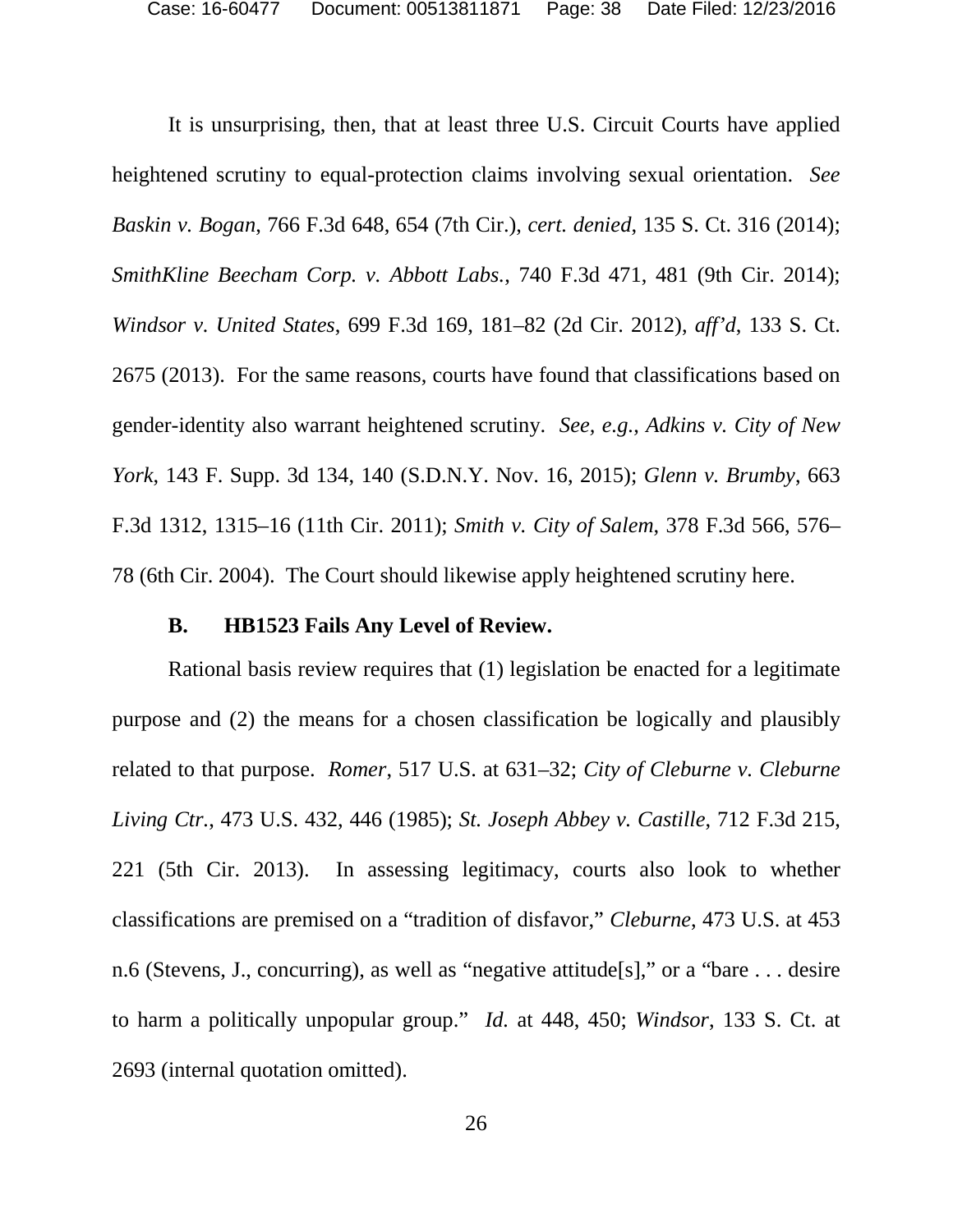<span id="page-38-0"></span>In this instance, disfavor and disapproval towards LGBT people are the *raison d'etre* for HB1523—and the reason persons holding Section 2 Beliefs seek to be shielded from ordinary interactions with LGBT citizens. Under established constitutional law, a measure enacted to serve such a purpose cannot stand. *See, e.g.*, *Lawrence*, 539 U.S. at 571 ("religious beliefs" and "moral principles" cannot justify infringement on protected right to engage in sexual intimacy); *Romer*, 517 U.S. at 635 ("personal or religious objections to homosexuality" are no justification for unequal treatment). Moreover, "put[ting] a thumb on the scales" in favor of a particular religious or moral conviction is not a legitimate purpose under the Equal Protection Clause. *Windsor*, 133 S. Ct. at 2693–94; *see also Palmore v. Sidoti*, 466 U.S. 429, 433 (1984) ("Private biases may be outside the reach of the law, but the law cannot, directly or indirectly, give them effect."). And while the State *can* protect certain "conscientious scruples," Appellants' Br. 2, it may do so only evenhandedly and to the extent those "scruples" do not conflict with its obligations under the Equal Protection Clause.

<span id="page-38-1"></span>HB1523 also warrants "careful consideration" because of its "unprecedented" and "unusual character." *Romer*, 517 U.S. at 633 (quoting *Louisville Gas & Elec. Co. v. Coleman*, 277 U.S. 32, 37 (1928)); *Windsor*, 133 S. Ct. at 2693; *see supra* Part I(B)(2)–(3) (describing departure from past religious protection and conscientious-objector laws). Under HB1523, LGBT Mississippians would no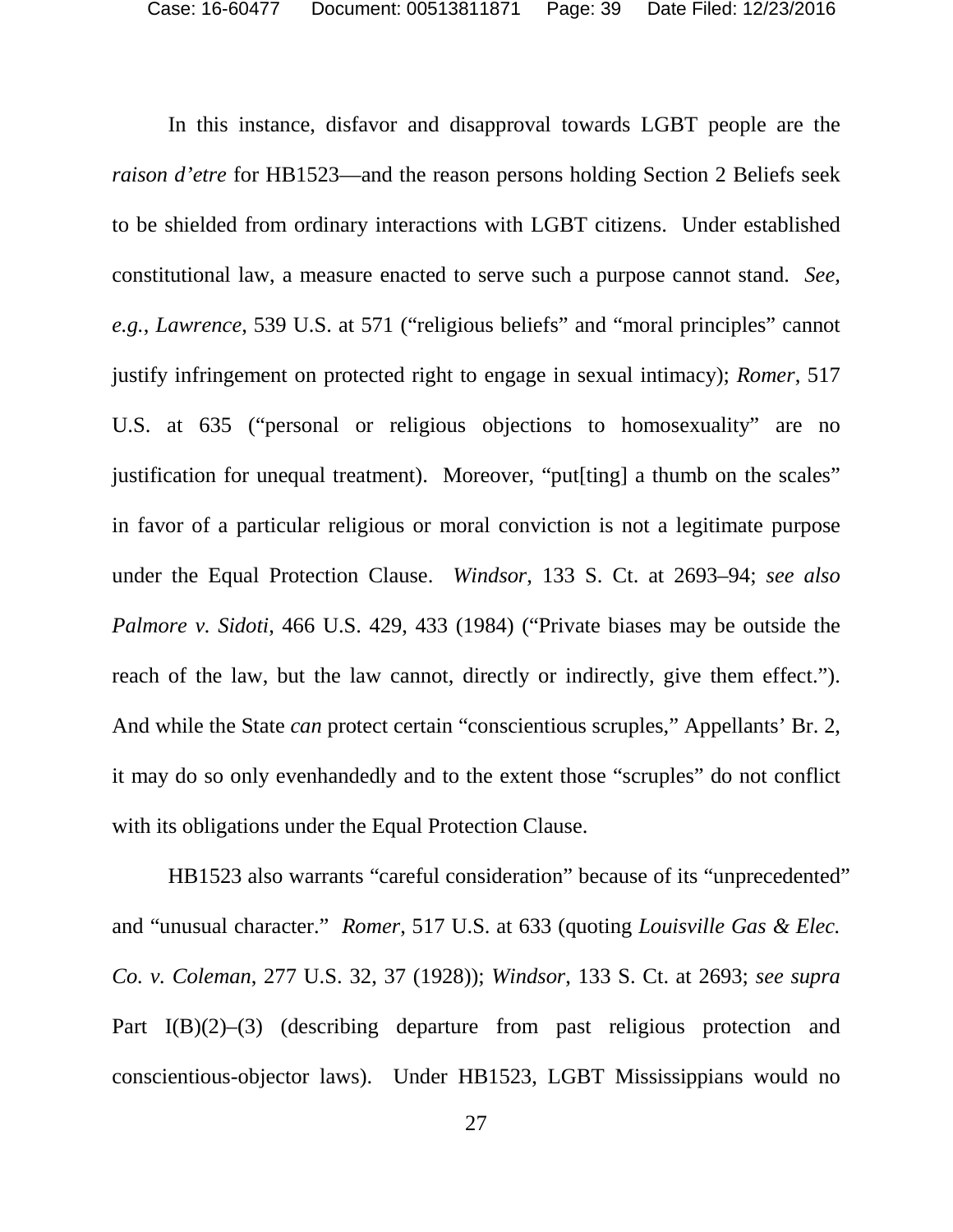<span id="page-39-2"></span><span id="page-39-1"></span>longer enjoy protections generally available to all citizens—including laws prohibiting arbitrary or capricious government actions, *see* Miss. Unif. Cir. & City Ct. R. 5.03; Miss. Code Ann. §§ 11-46-9, 25-9-132, 37-9-113, and common-law rights to enforce contracts—as long as the opposing party articulates a Section 2 Belief. Similarly, cities and institutions would be prevented from disciplining employees who violate their anti-discrimination policies and assert Section 2 Beliefs in defense. In short, HB1523 "bars [LGBT persons] from securing protection against the injuries that [these laws and policies] address," which is fatal under the Equal Protection Clause. *Romer*, 517 U.S. at 628–29.

<span id="page-39-0"></span>There is also no escaping the State's endorsement of private discrimination. The statute makes "a general announcement that [LGBT people] shall not have any particular protections from the law" when an individual seeks to discriminate against them. *Id.* at 635. The State's special protection of anti-LGBT views "in and of itself is an invitation to subject [such] persons to discrimination both in the public and in the private spheres." *Lawrence*, 539 U.S. at 575. HB1523 will embolden state employees and private businesses to discriminate, secure in the knowledge that the State has supplied an affirmative defense to their mistreatment of LGBT individuals. "It is not within our constitutional tradition to enact laws of this sort," *Romer*, 517 U.S. at 623, and the Equal Protection Clause prevents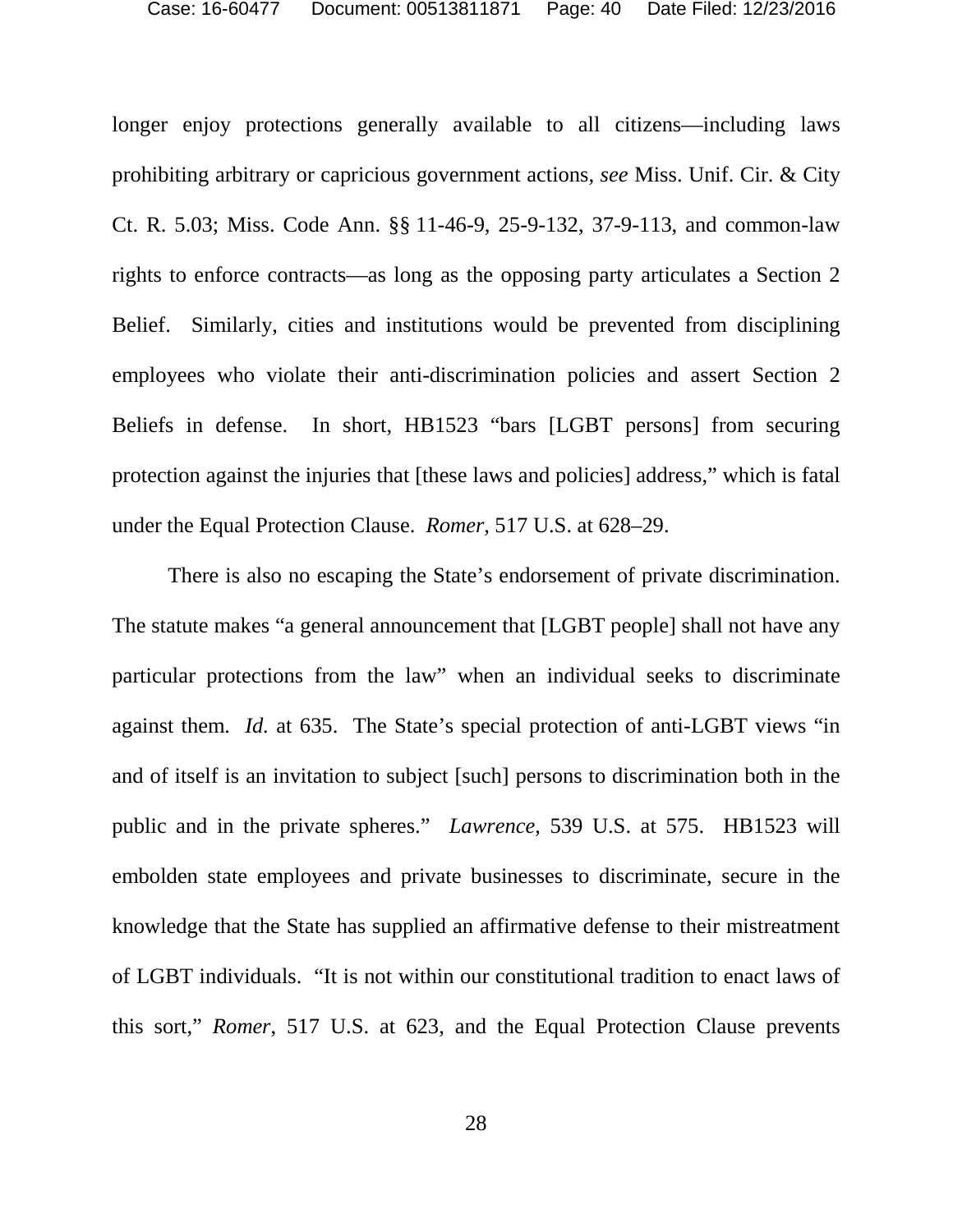Mississippi from "singling out" the LGBT "class of citizens for disfavored legal status or general hardships." *Id.* at 633.

<span id="page-40-1"></span><span id="page-40-0"></span>HB1523 likewise fails the rational-relationship prong of rational basis review, because the classification does not logically further the claimed purpose or make sense in light of how other "groups similarly situated" are treated. *Bd. of Trustees of Univ. of Ala. v. Garrett*, 531 U.S. 356, 366 n.4 (2001) (discussing *Cleburne*, 473 U.S. at 447–50). HB1523 provides no protection—much less a cause of action—to similarly situated individuals who have religious beliefs *supportive* of LGBT persons. It likewise leaves to the state RFRA protection for all other deeply felt religious beliefs, including those relating to marriage, gender, families, and human sexuality. That selective favoring of beliefs reveals HB1523 as a class-based measure, selectively burdening LGBT persons and couples.

<span id="page-40-2"></span>Further, there is no logical connection between HB1523 and protecting citizens' religious freedom when the U.S. and State Constitutions and the state RFRA already provide extensive protections for religious beliefs across the board—including those opposed to LGBT relationships. *See Heller v. Doe*, 509 U.S. 312, 321 (1993) (rationale must have "footing in the realities of the subject addressed by" the law). Appellants themselves acknowledge the extensive protections already provided by the state RFRA in their repeated attempts to downplay the practical impact of HB1523. *See, e.g.*, Appellants' Br. 7–8. Indeed,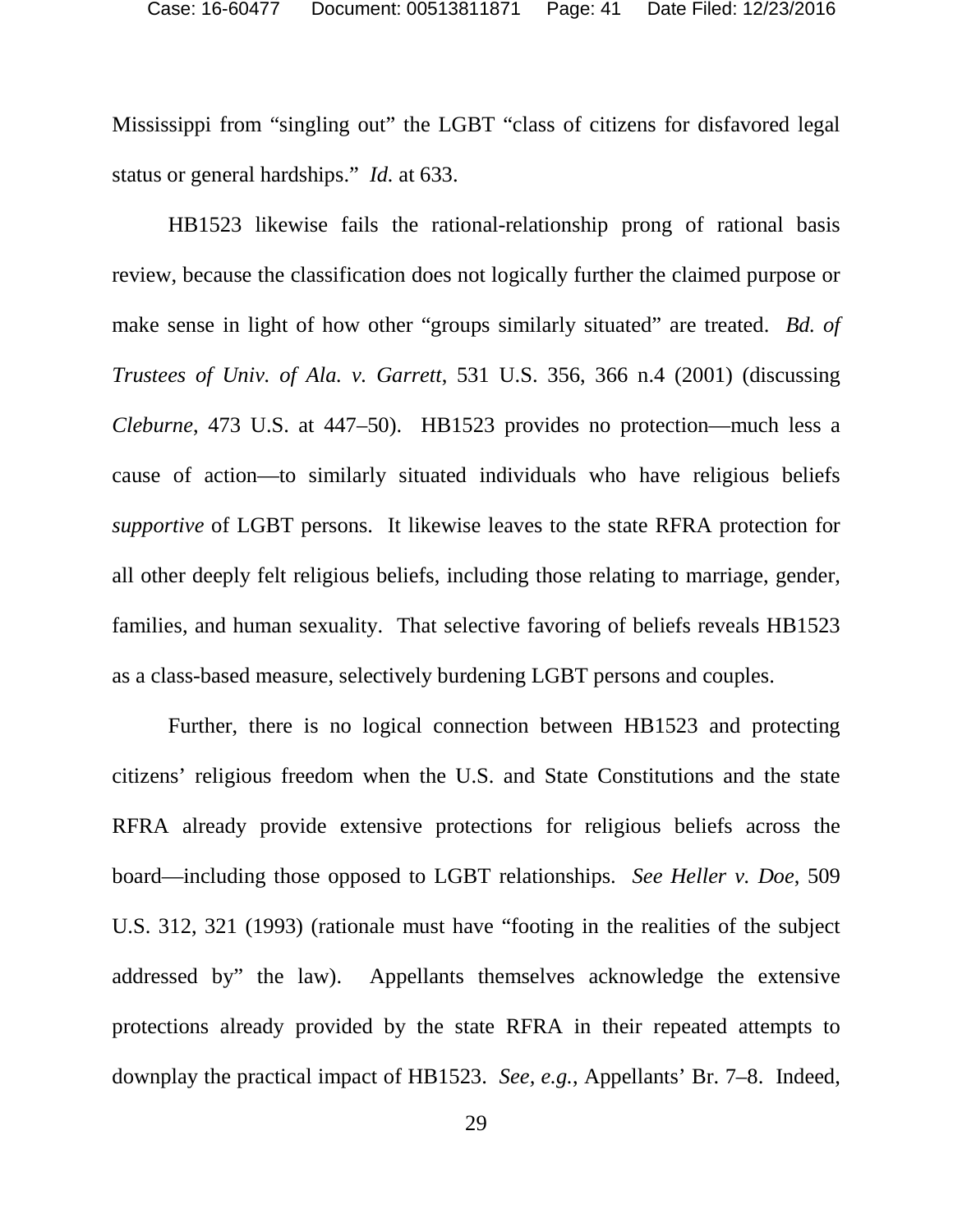both the state RFRA and HB1523 purportedly defend "religious liberty," but unlike HB1523, the state RFRA is facially neutral and requires consideration of countervailing state and private interests, thus balancing of the right to free exercise of religion against the rights of affected individuals. Miss. Code Ann. § 11-61-1(5)(b). The fact that HB1523 seeks to protect religious freedoms already safeguarded under the law—with no regard for the equal protection rights of others—only underscores its different purpose: to diminish the rights of LGBT citizens.

#### **CONCLUSION**

<span id="page-41-0"></span>For all the reasons discussed above and in the brief of Plaintiffs-Appellees, the decision of the District Court should be affirmed.

Dated: December 23, 2016 Respectfully submitted,

*/s/ Andrew J. O'Connor* KIM B. NEMIROW\* ROPES & GRAY LLP 191 NORTH WACKER DRIVE, 32ND FLOOR CHICAGO, IL 60606

ANDREW J. O'CONNOR ROPES & GRAY LLP 800 Boylston Street Boston, MA 02199 (617) 951-7000

*Counsel for Amici Curiae*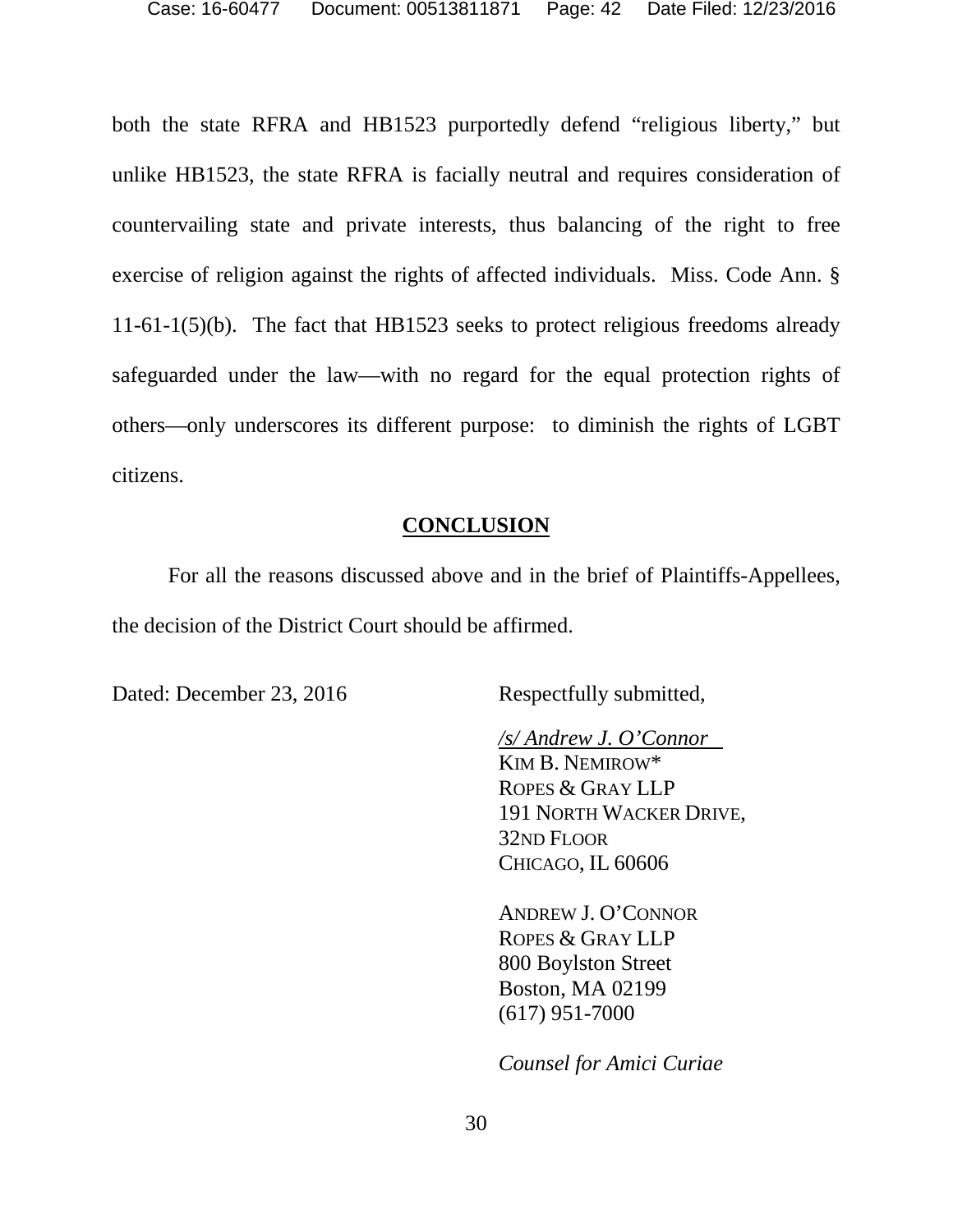MARY L. BONAUTO\* GLBTQ LEGAL ADVOCATES & **DEFENDERS** 30 Winter Street, Suite 800 Boston, MA 02108 (617) 426-1350

*Counsel for Amicus Curiae GLBTQ Legal Advocates & Defenders*

*\*Admission Pending*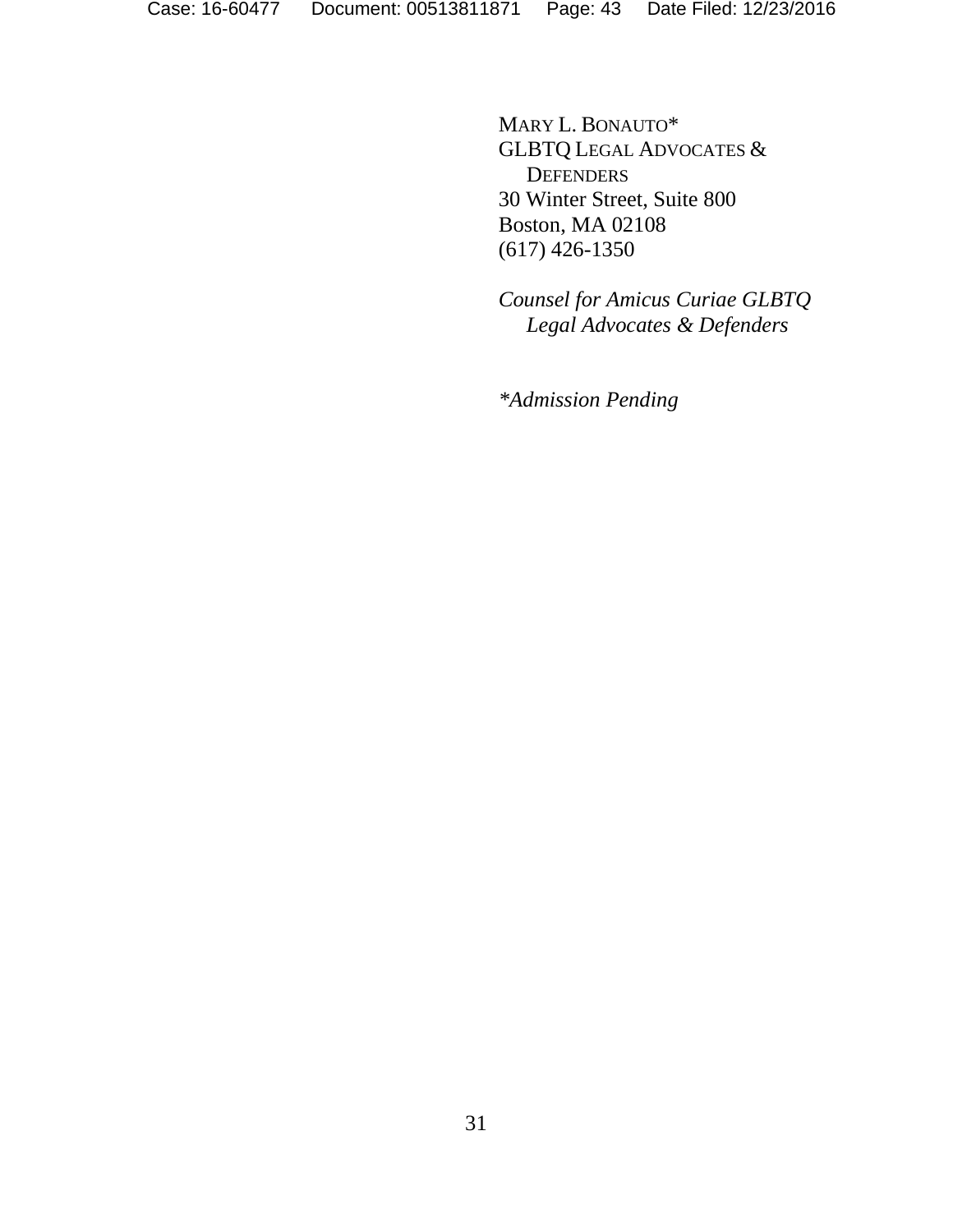#### **CERTIFICATE OF COMPLIANCE**

<span id="page-43-0"></span>Pursuant to Federal Rule of Appellate Procedure  $32(a)(7)(C)$ , I hereby certify that this brief complies with the type-volume limitation of Federal Rules of Appellate Procedure  $32(a)(7)(B)$  and  $29(d)$ .

1. In compliance with Federal Rules of Appellate Procedure 32(a)(5) and 32(a)(6), the brief has been prepared in proportionally spaced Times New Roman Font with 14-point type using Microsoft Word 2010.

2. Exclusive of the exempted portions of the brief, as provided in Federal Rule of Appellate Procedure  $32(a)(7)(B)$  and Fifth Circuit Rule 32.2, the brief contains 6,968 words, consistent with the Court's guidance provided on December 2, 2016 regarding the word limit for amici. As permitted by Federal Rule of Appellate Procedure  $32(a)(7)(C)$ , I have relied upon the word count feature of Microsoft Word 2010 in preparing this certificate.

Dated: December 23, 2016 */s/ Andrew J. O'Connor*

Andrew J. O'Connor Andrew.O'Connor@ropesgray.com Ropes & Gray LLP 800 Boylston Street Boston, MA 02199 (617) 951-7000 *Counsel for Amici Curiae*